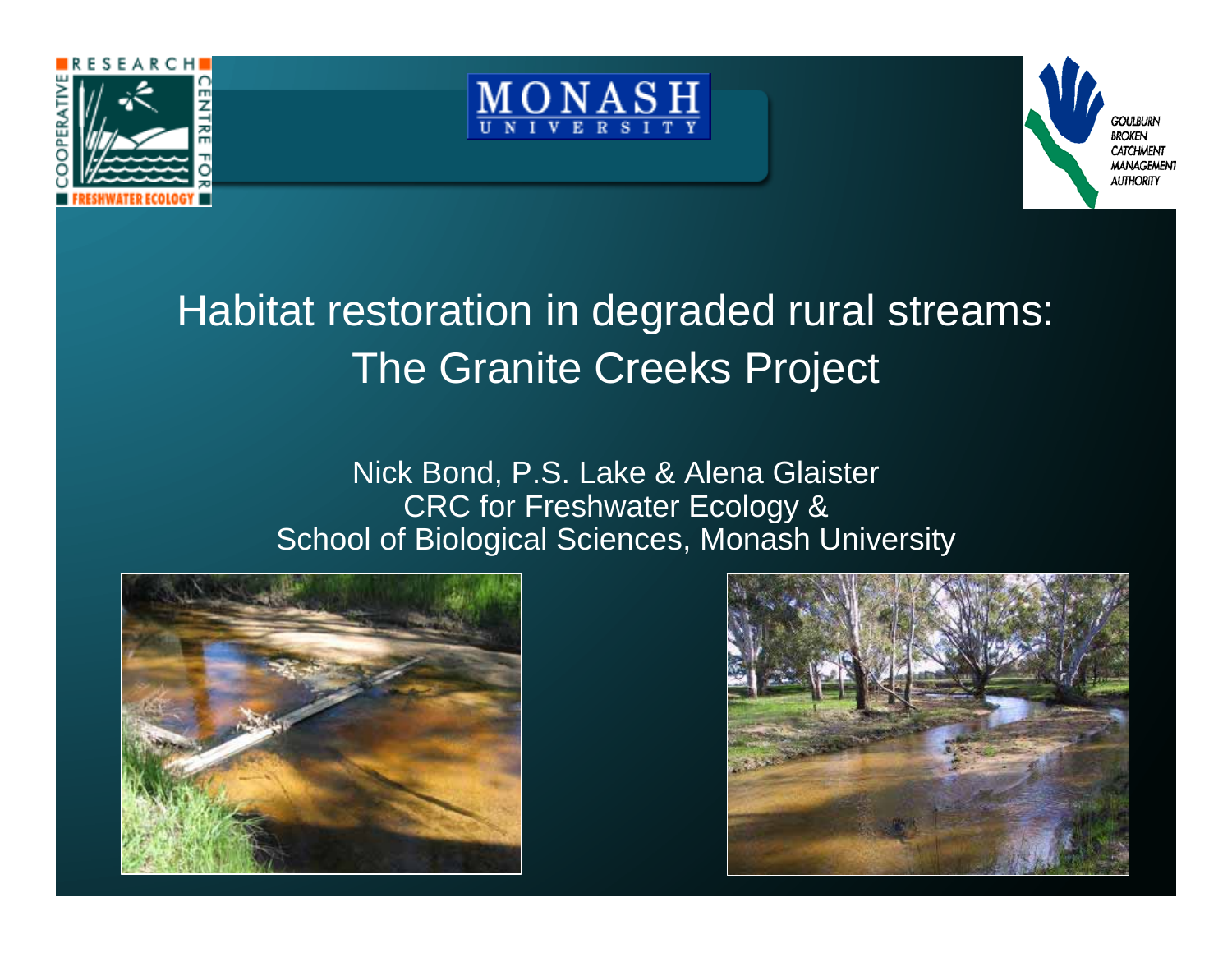## The granite creeks system

- Sand slug formation in the early1900's
- Agents of major geomorphic change and habitat loss
- $\bullet$  Major ecosystem changes - especially fish communities

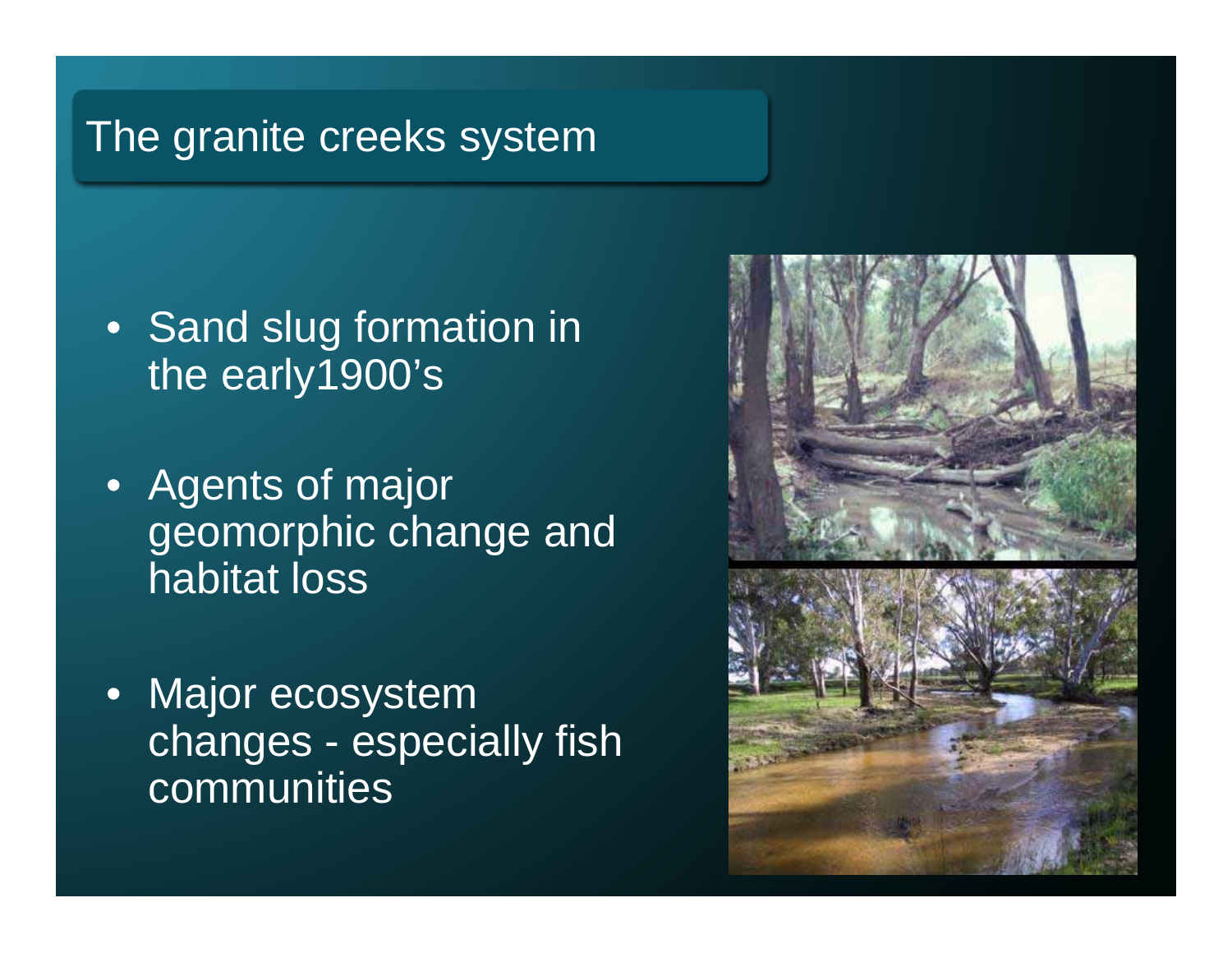## Degradation by sand slugs

- • Greatly reduced habitat diversity
- Loss of stable substrates (burial of large timber)
- $\bullet$  Decreased retention of organic material.
- $\bullet$  potential habitat and energy limitations on populations.

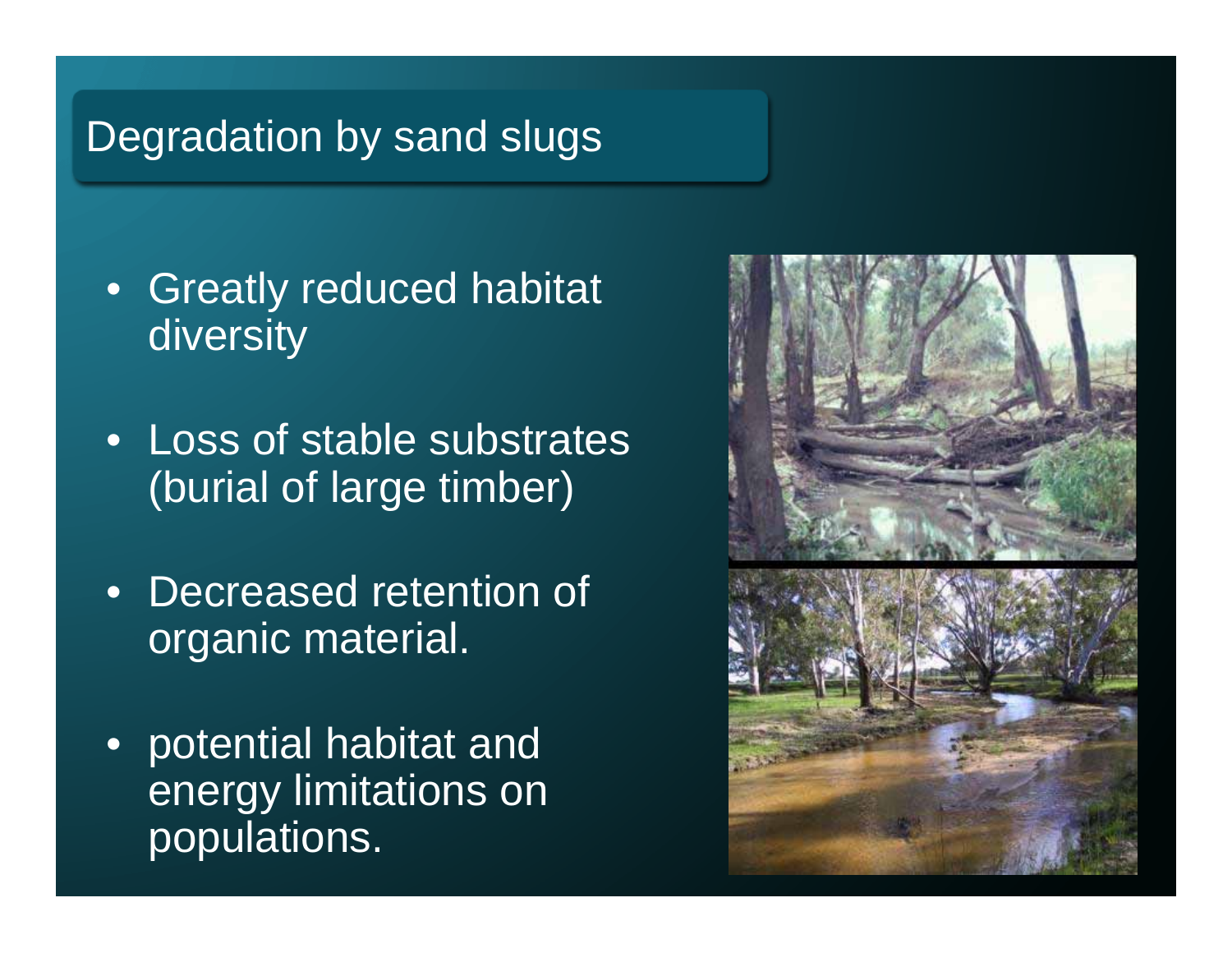#### Decreases in geomorphic complexity

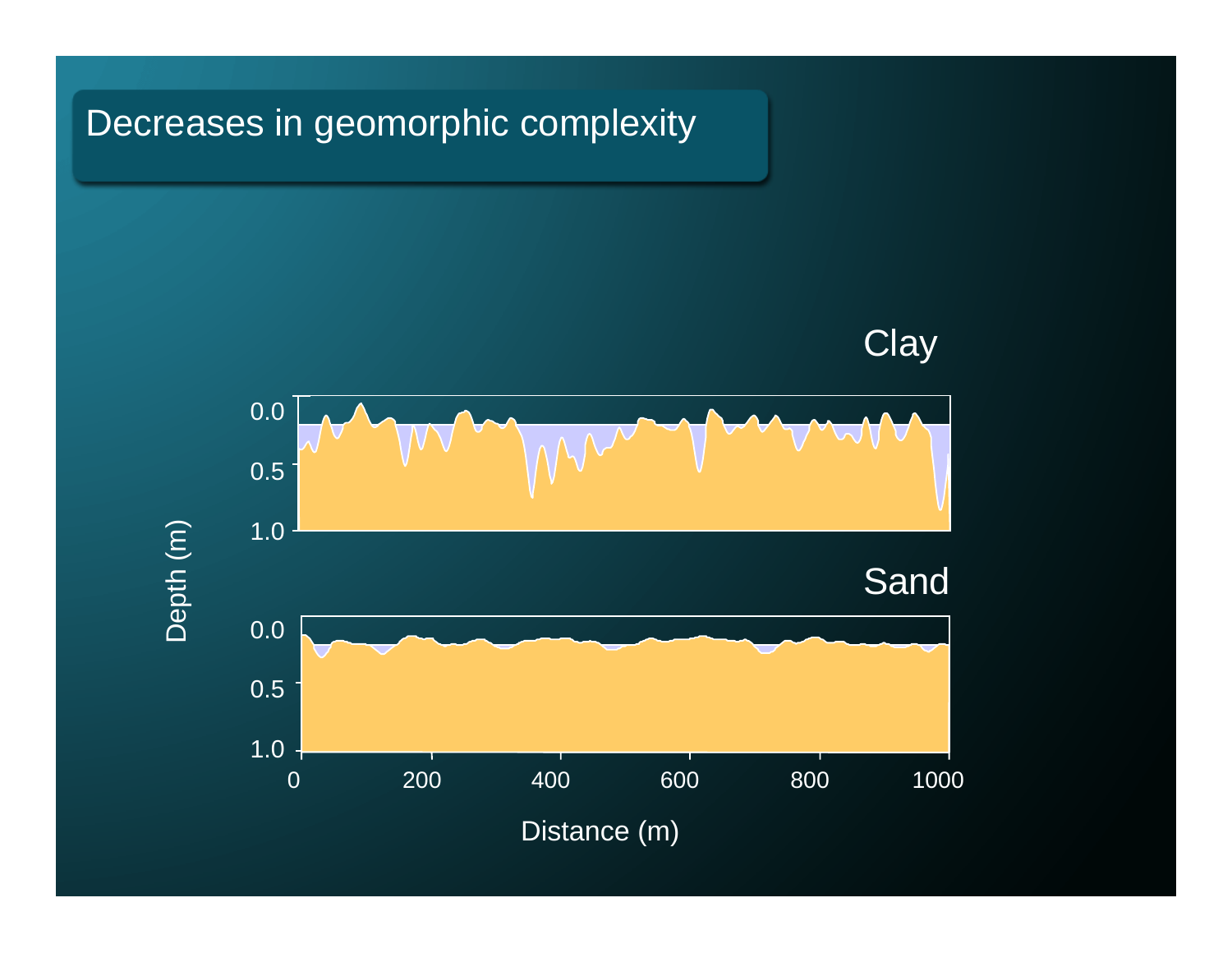## Sand slug locations

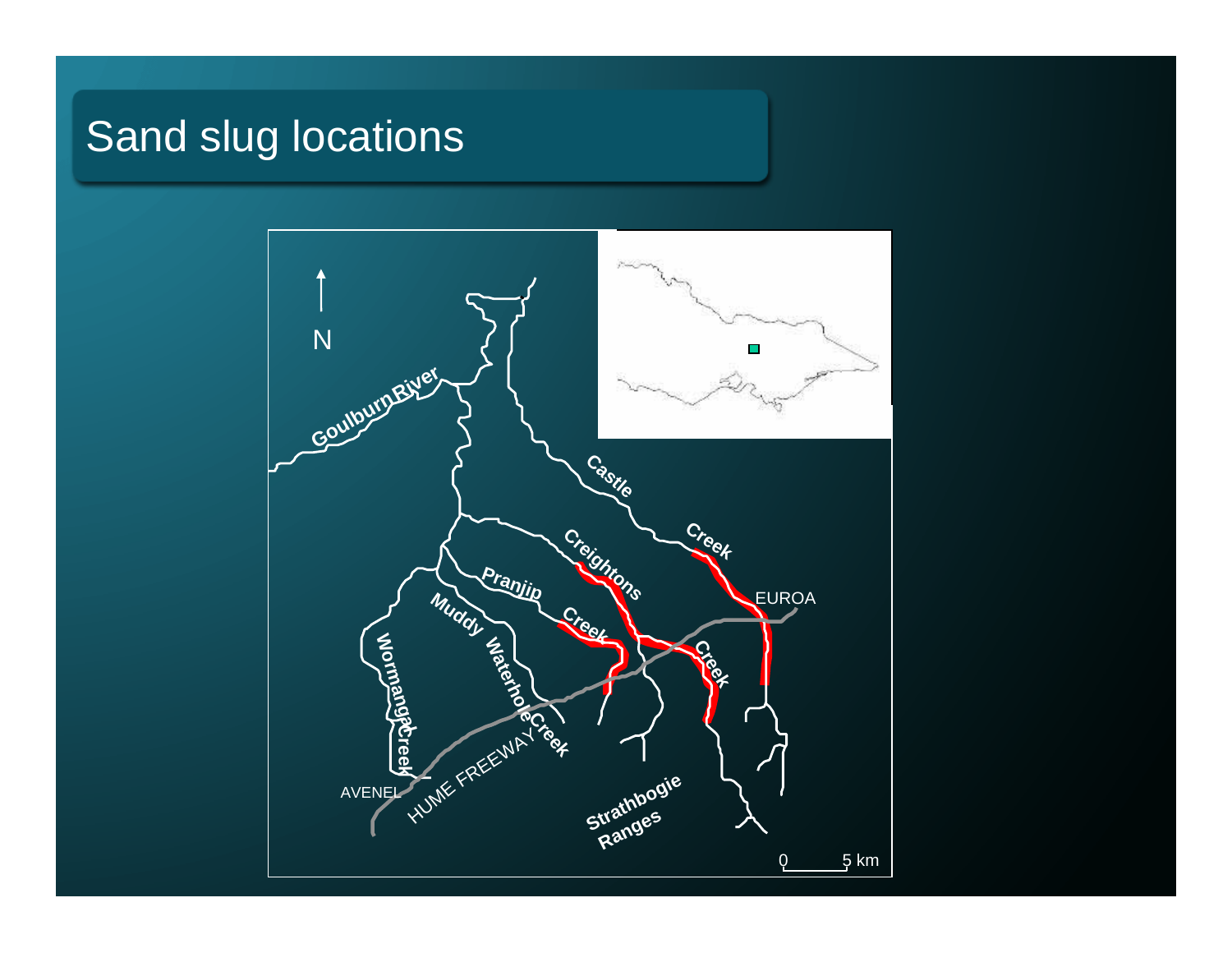## Sand Slugs

## • A dramatic, and widespread form of stream degradaton











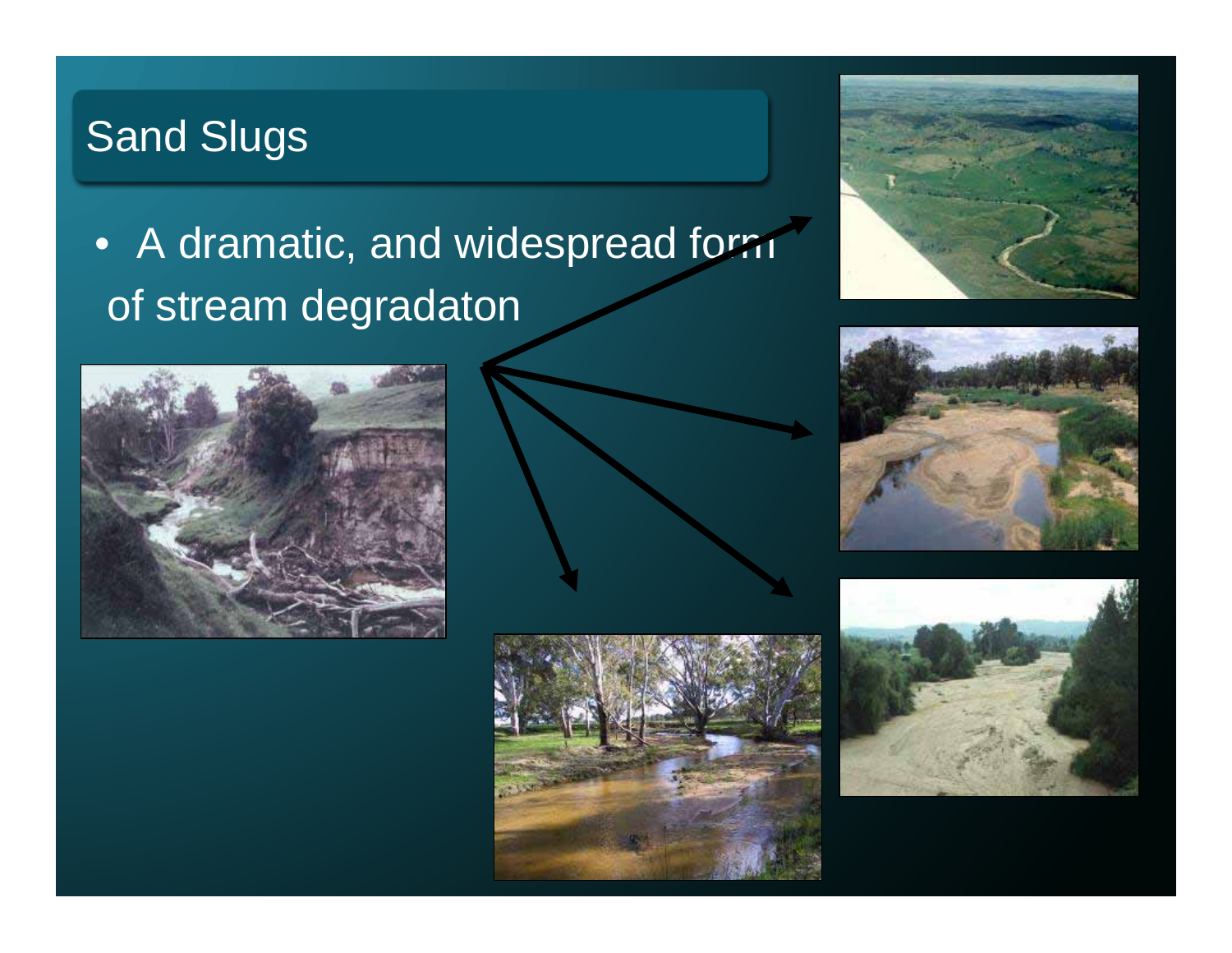### Research program

- $\bullet$  Project established against a strong backdrop of earlier work on the ecology and geomorphology of these streams. (Nick O'Connor, Jenny Davis, Brian Finlayson, Barbara Downes et al.)
- $\bullet$  A multidisciplinary project.
	- Geomorphology (Dan Borg & Ian Rutherfurd)
	- Fish & Invertebrates (Bond, Lake and Glaister)
	- Metabolic processes (Bonnie Atkinson, Mike Grace & Darren Baldwin)
	- Nutrient cycling (Kellie Vanderkruk)
	- Genetics and connectivity among populations (Ben Cook)
	- Large-scale disturbances & refugia (Bond & George Perry)
- • Focus for todays talk is on localised faunal response to timber, and the meaning of these results from a streamscape perspective.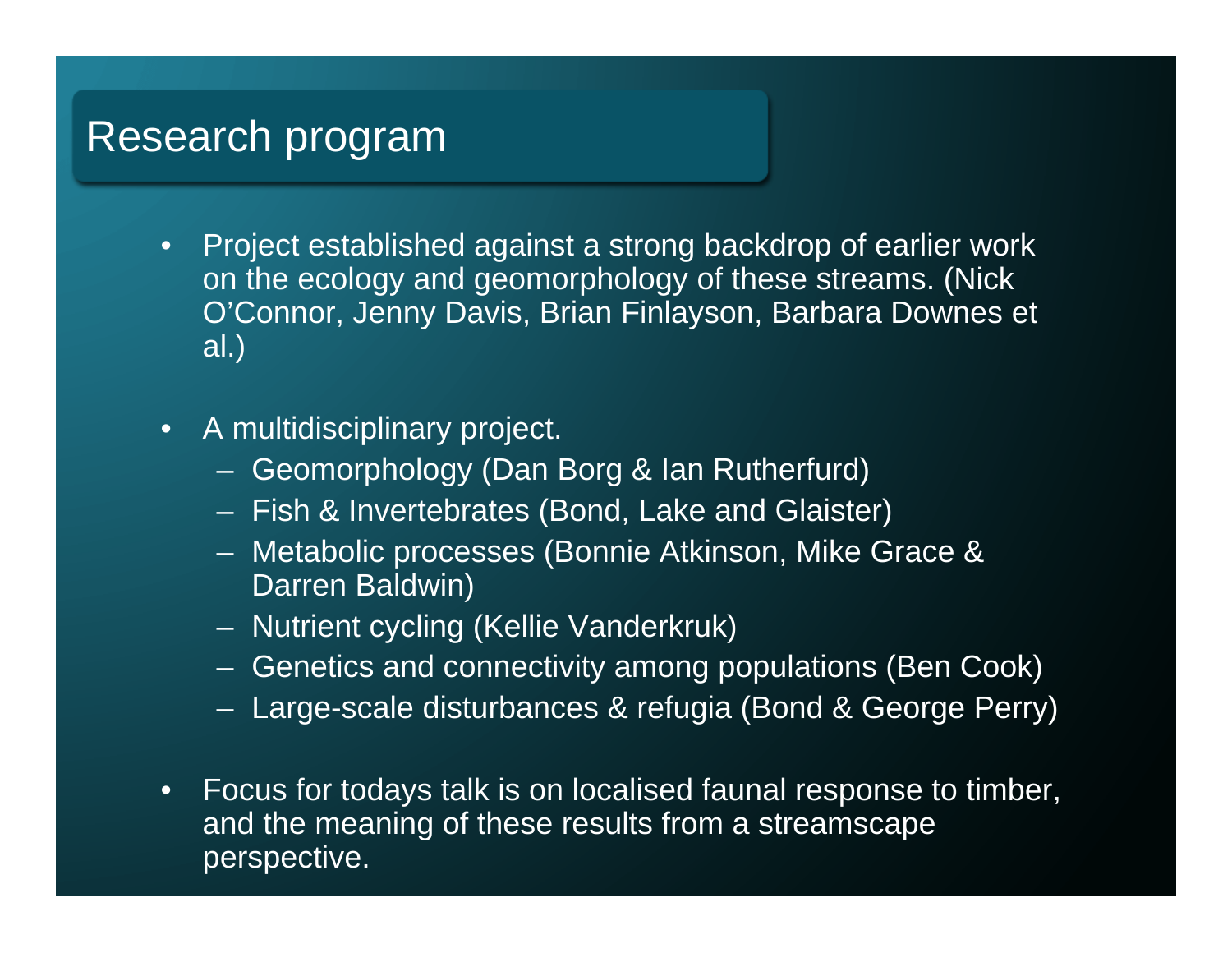## Granite Creeks Project overview

- The project has centered around a manipulative experiment, in which timber structures were added to sites on 2 streams.
- Control, 1-structure and 4-structure sites have been monitored over time.



AIMS:

- To test the "field of dreams" hypothesis, which underpins much stream restoration work, especially the reintroduction of timber.
- To bring together local and regional factors in understanding habitat-biota relationships in the context of stream restoration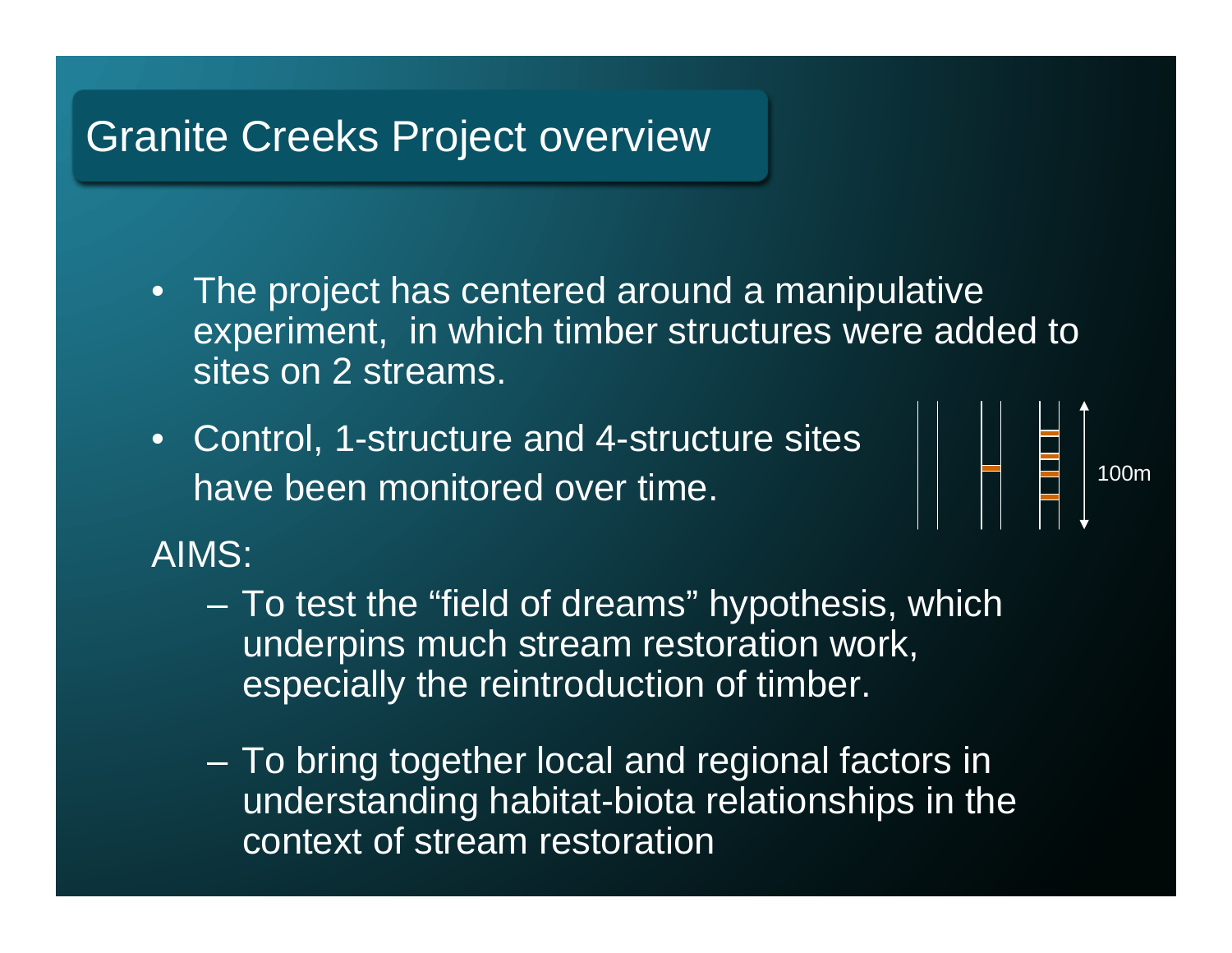## Site locations

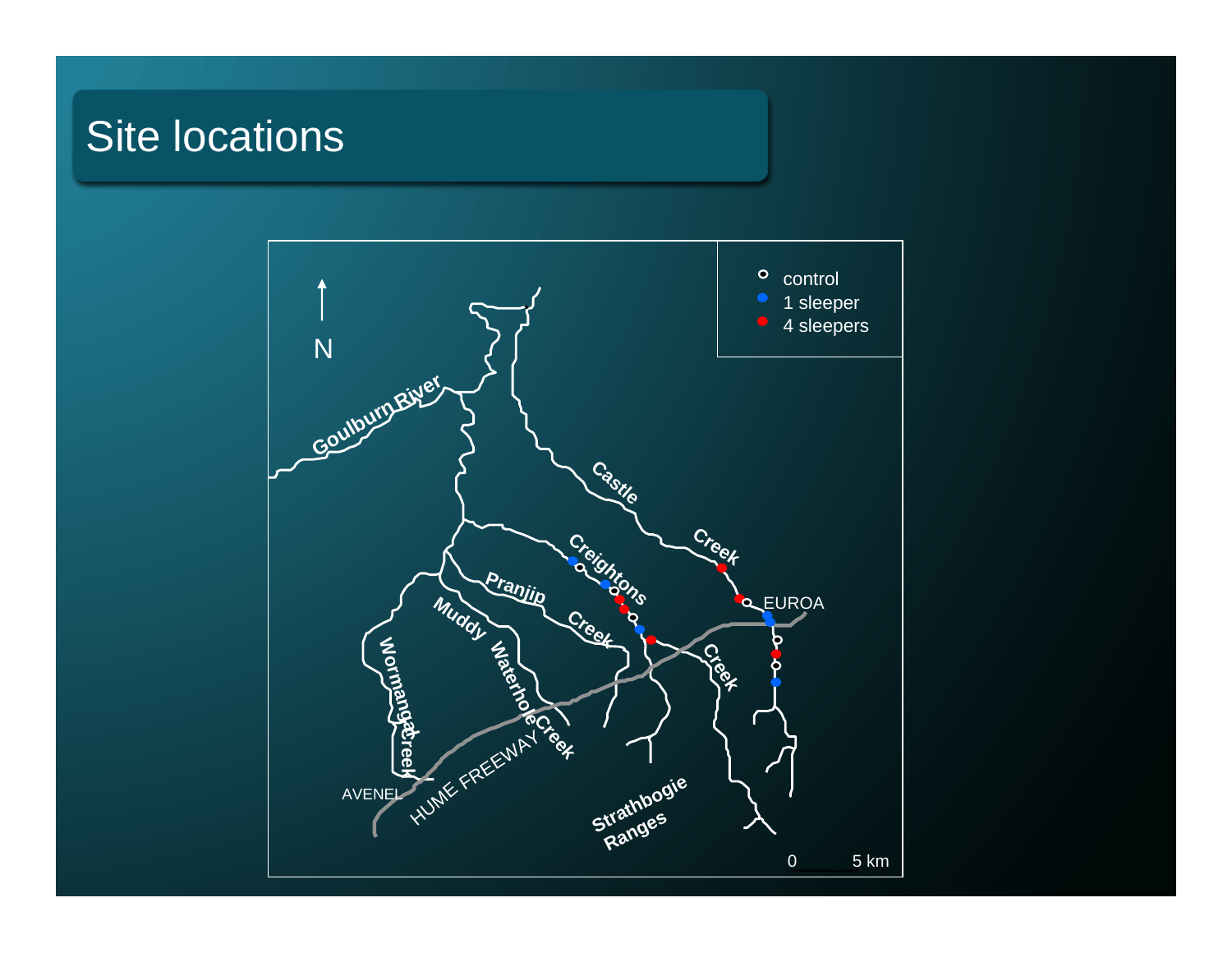#### Timber addition –geomorphic change

- $\bullet$  Sleeper addition caused scour pool development at most sites
- $\bullet$  Most scour pools were dynamic – infilled at some lower lows but re-scoured again at high flows.
- $\bullet$  Scour and fill patterns unpredictable in space and time
- Pools generally were smaller and less persistent than predicted from flume experiments

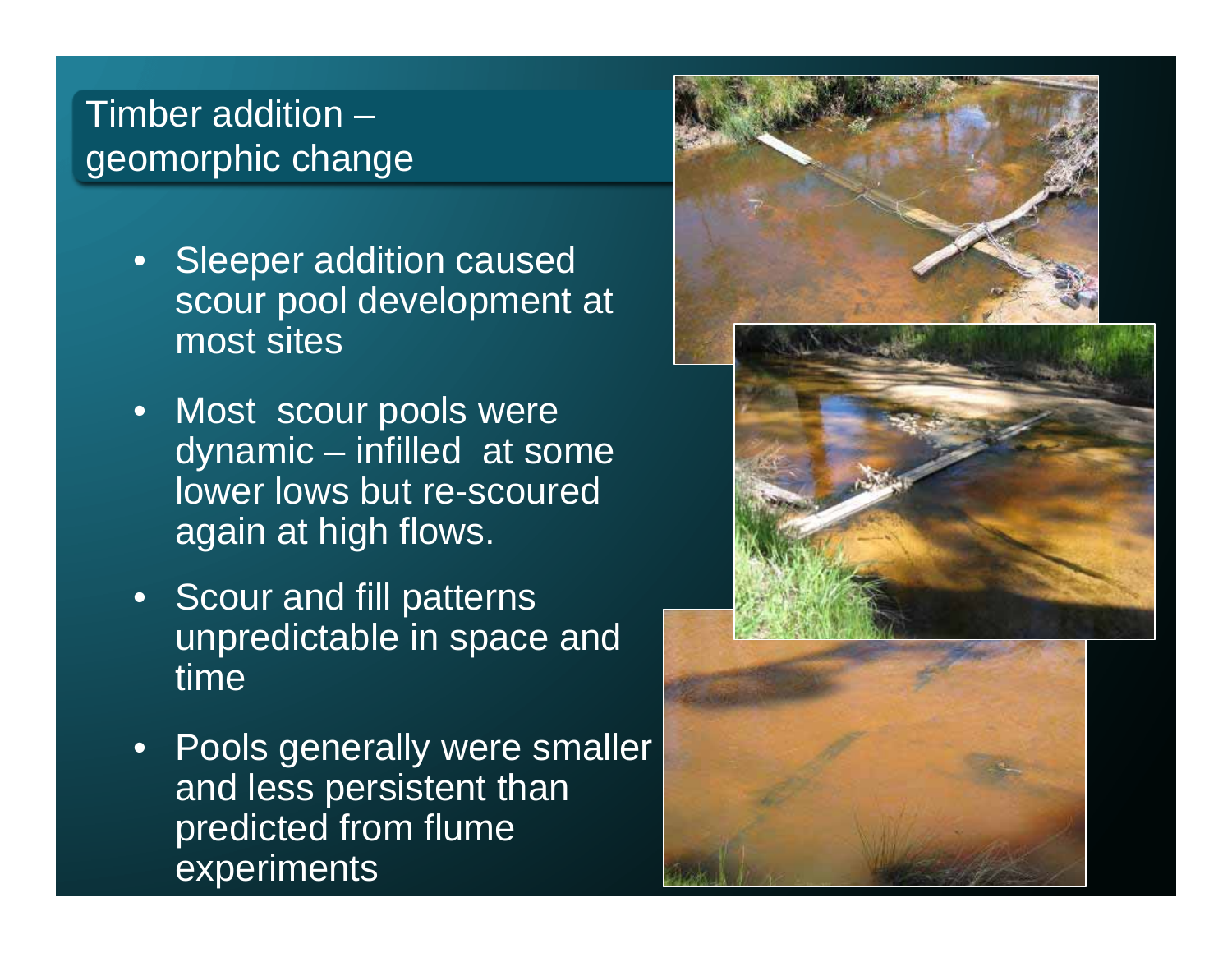## Habitat creation and fish response

- • But, small scour pools complemented by debris build-up and the creation of cover.
- • Resulted in a positive response by *G. olidus*  and *G. marmoratus*
- •No colonisation by exotics such as carp.





No. Structures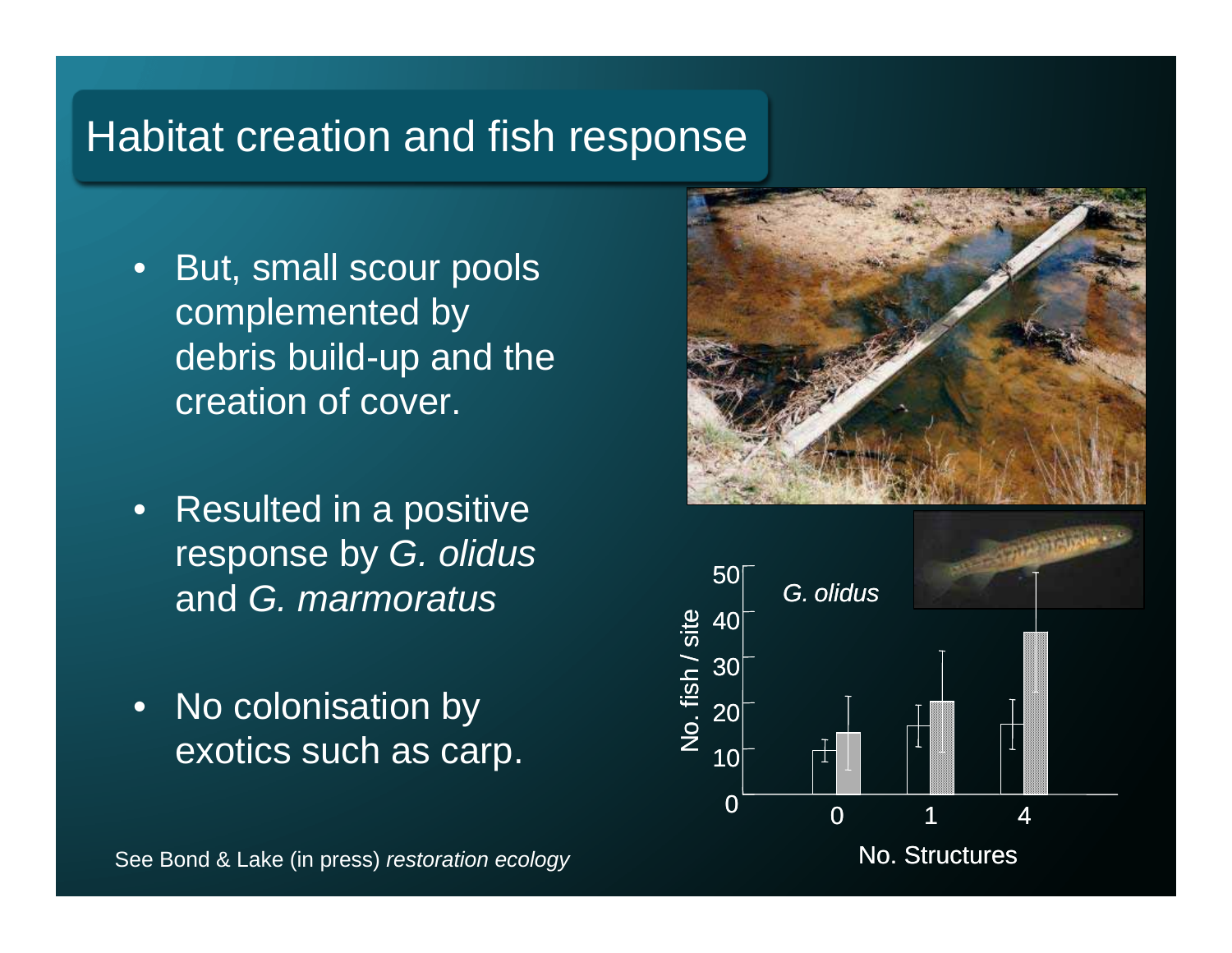## Colonisation of introduced red gum

- 20 week colonisation exp.
- Rapid colonisation of algae (diatoms and blue-greens) closely tracked by invertebrates
- Some evidence of nutrient limitation in Castle Creek.
- • Loss of algae due to summer drying
- • Positive GPP on redgum substrates\*

\*Whole-stream GPP strongly negative (B. Atkinson) – ie.

li <del>it de la latin de la de la de la de</del> la de la de la de la de la de la de la de la de la de la de la de la de<br>La de la de la de la de la de la de la de la de la de la de la de la de la de la de la de la de la de la de l

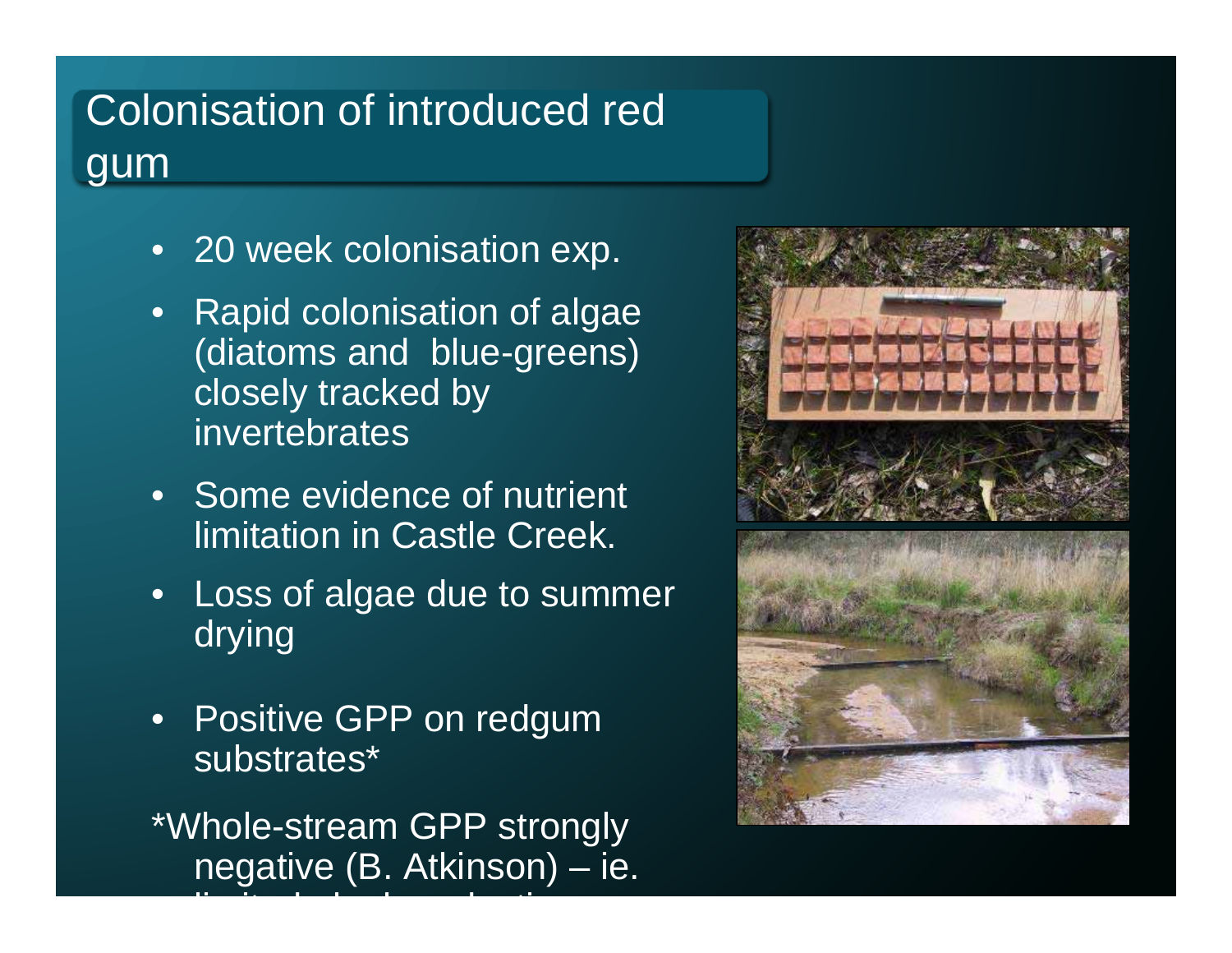## Colonisation of introduced red gum

- 20 week colonisation exp.
- Rapid colonisation of algae (diatoms and blue-greens) closely tracked by invertebrates
- Some evidence of nutrient limitation in Castle Creek.
- • Loss of algae due to summer drying
- • Positive GPP on redgum substrates\*

\*Whole-stream GPP strongly negative (B. Atkinson)

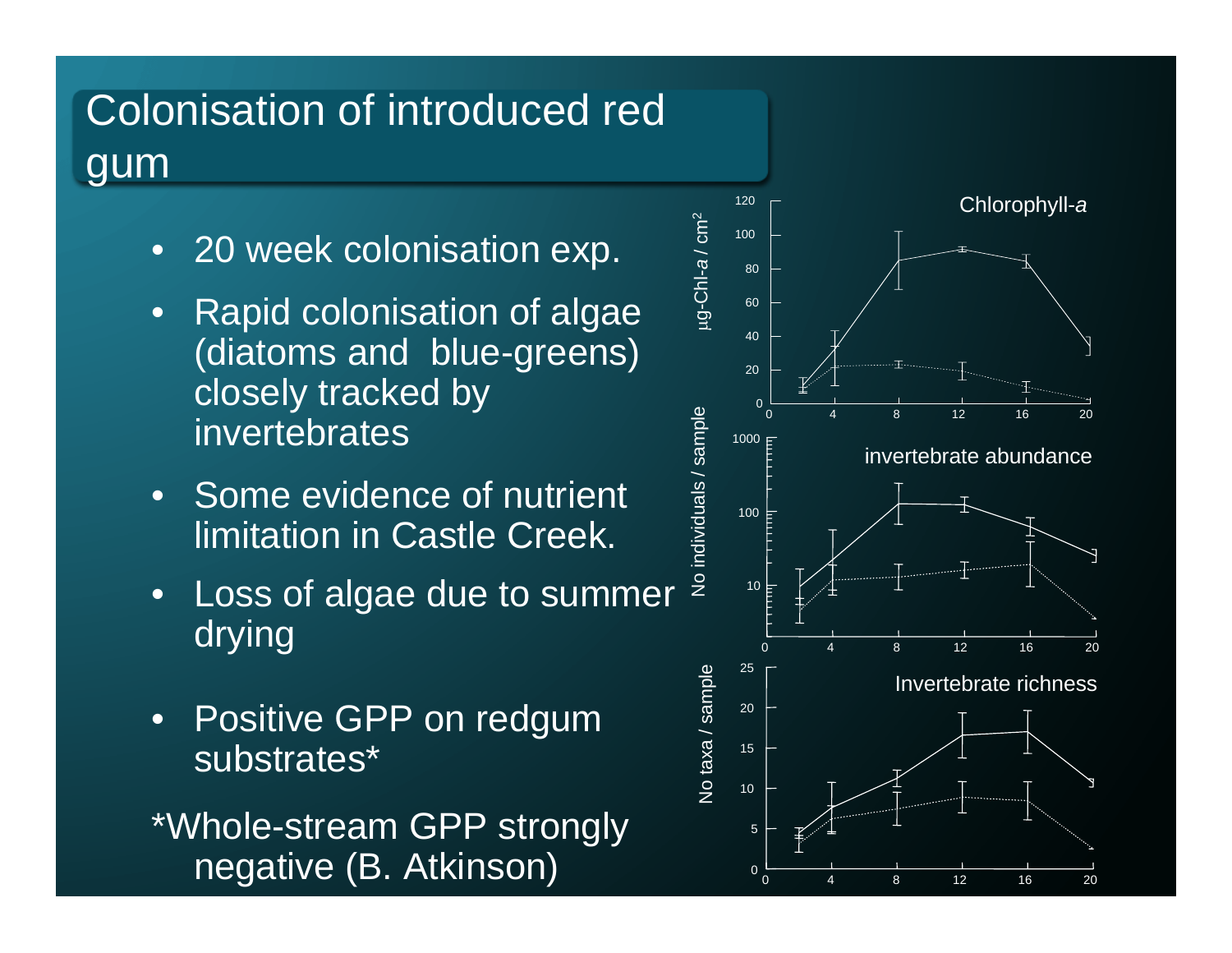## Response by benthic fauna

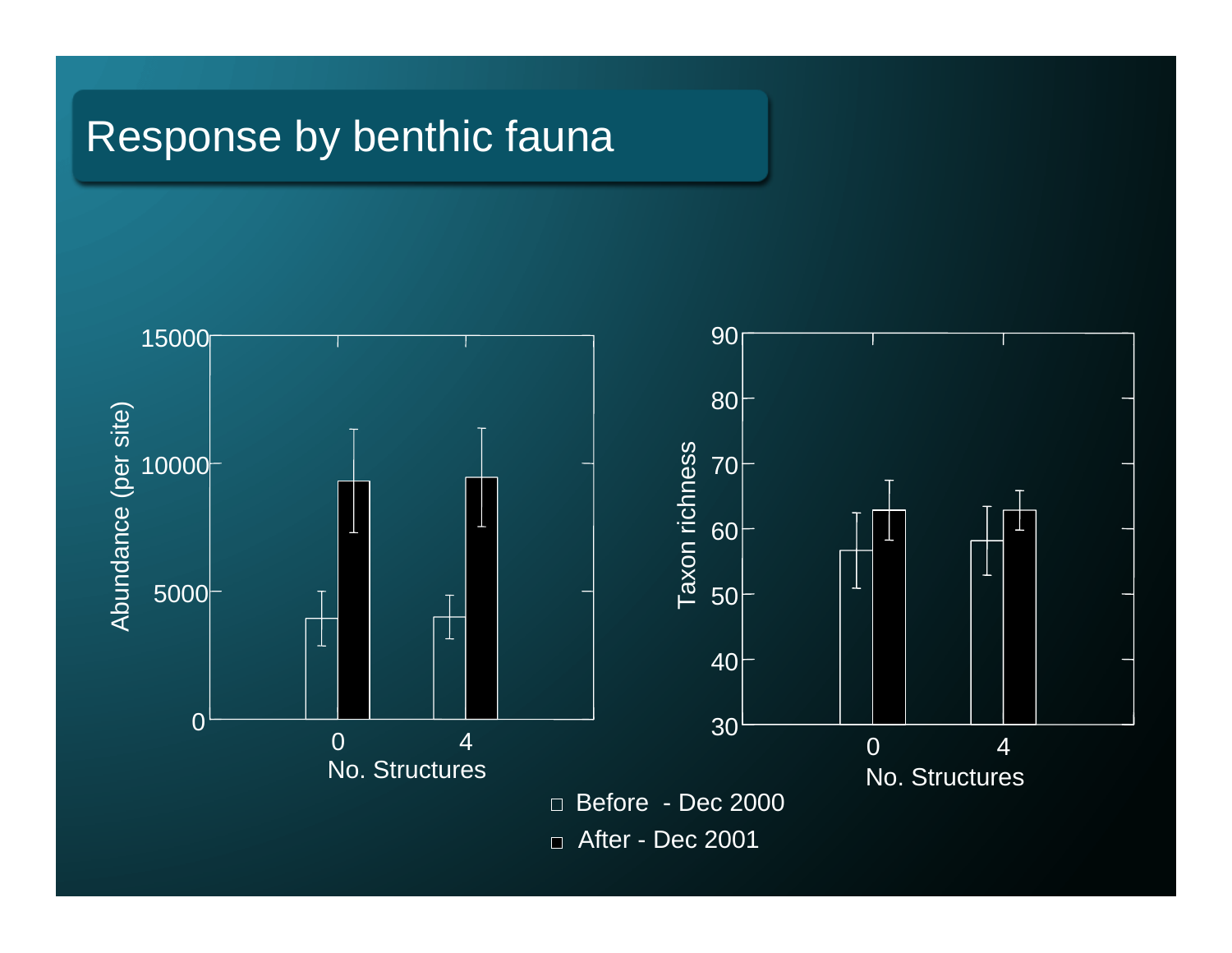### Summary of local response

- Population increases for two fish species mountain galaxias and river blackfish
- A weak response by benthic invertebrates around timber structures.
- Rapid colonisation of timber by algae and invertebrates.
- Increase in algal production in a system that is otherwise strongly heterotrophic.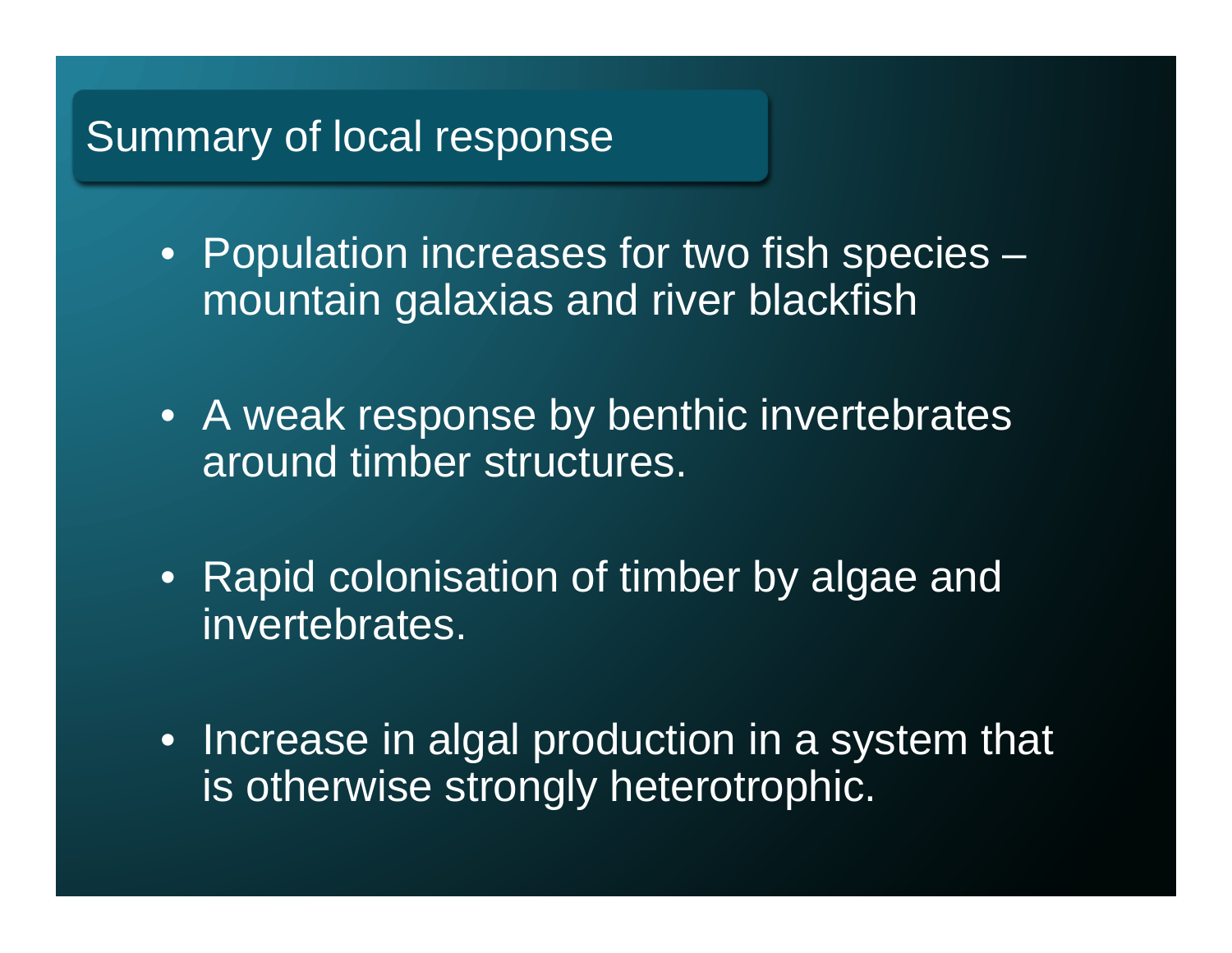## Drought and stream drying



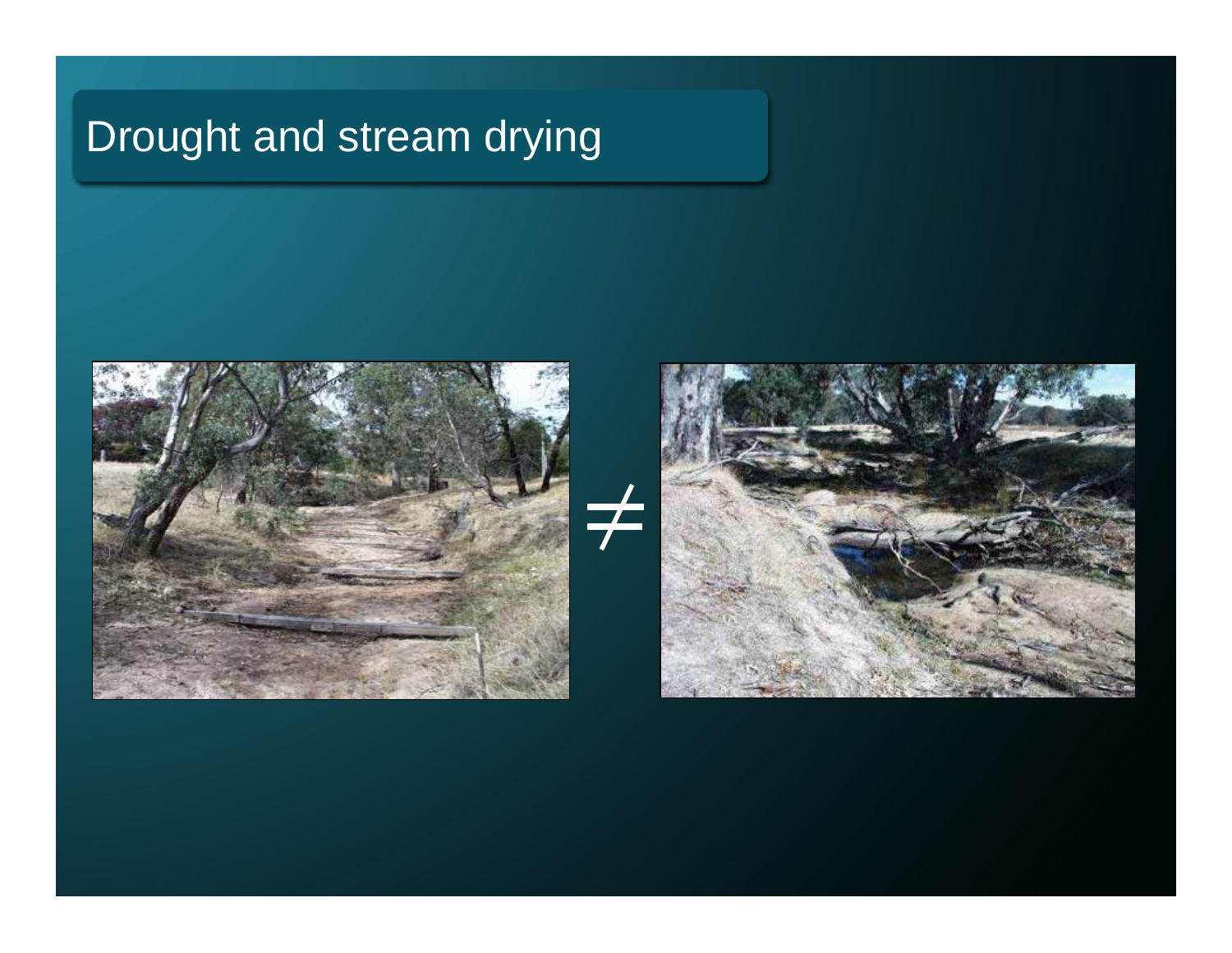## Diversity of refuge habitats







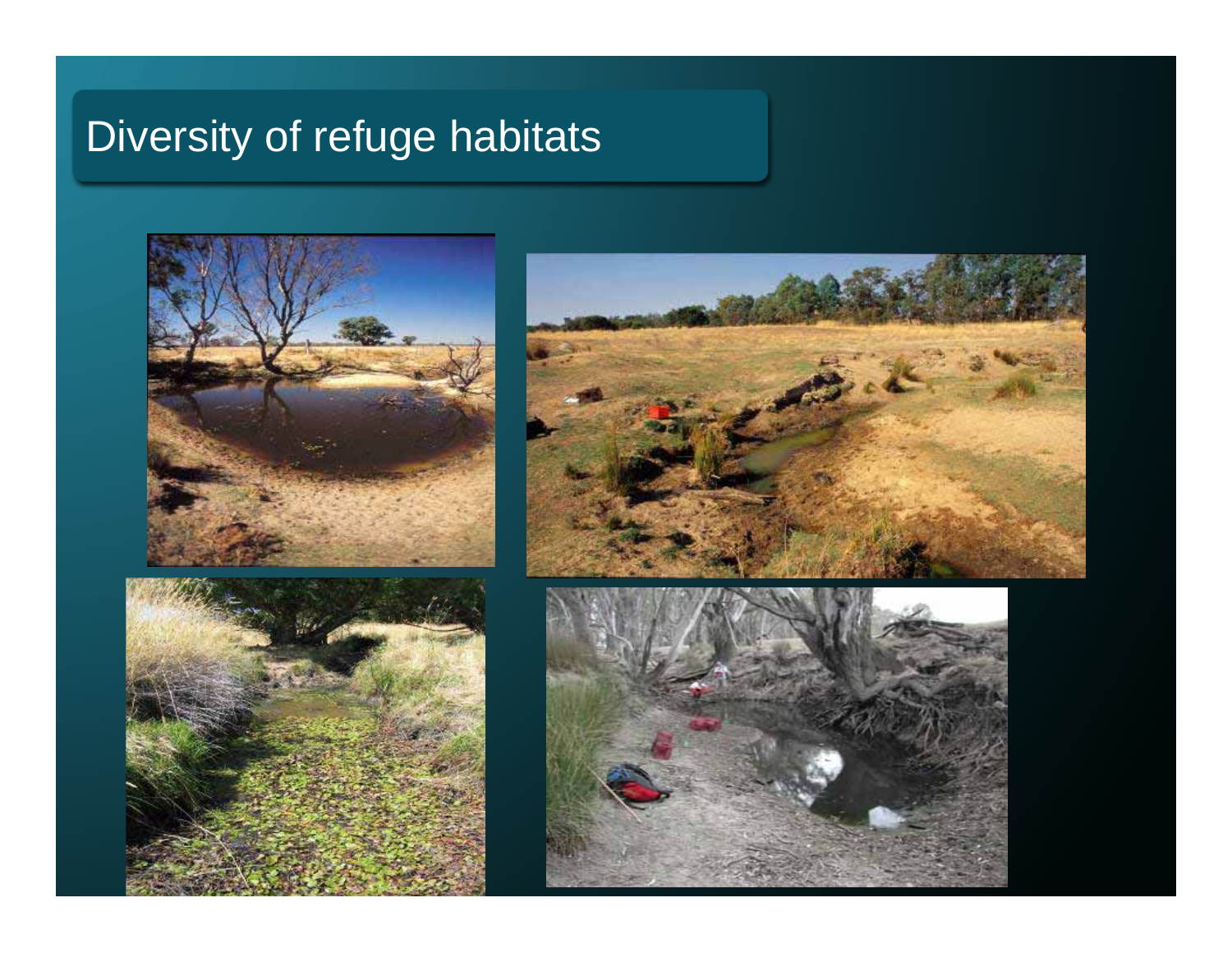## Loss of refuge habitats

|        | <b>Habitat</b><br>area<br>$(m^2)$ | Total<br>No. Fish |
|--------|-----------------------------------|-------------------|
| Clay   | 210                               | 325               |
| sanded | 9                                 | 13                |



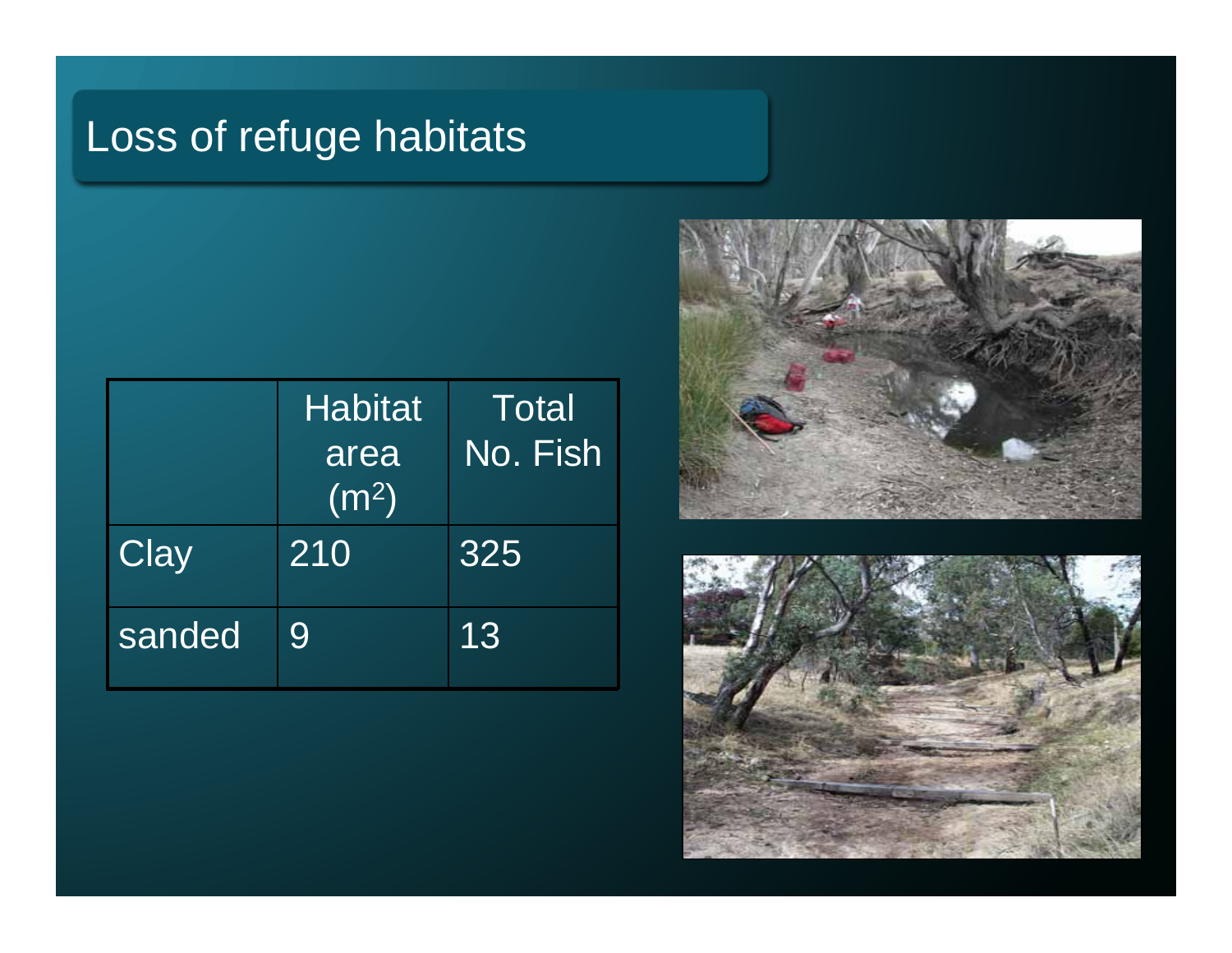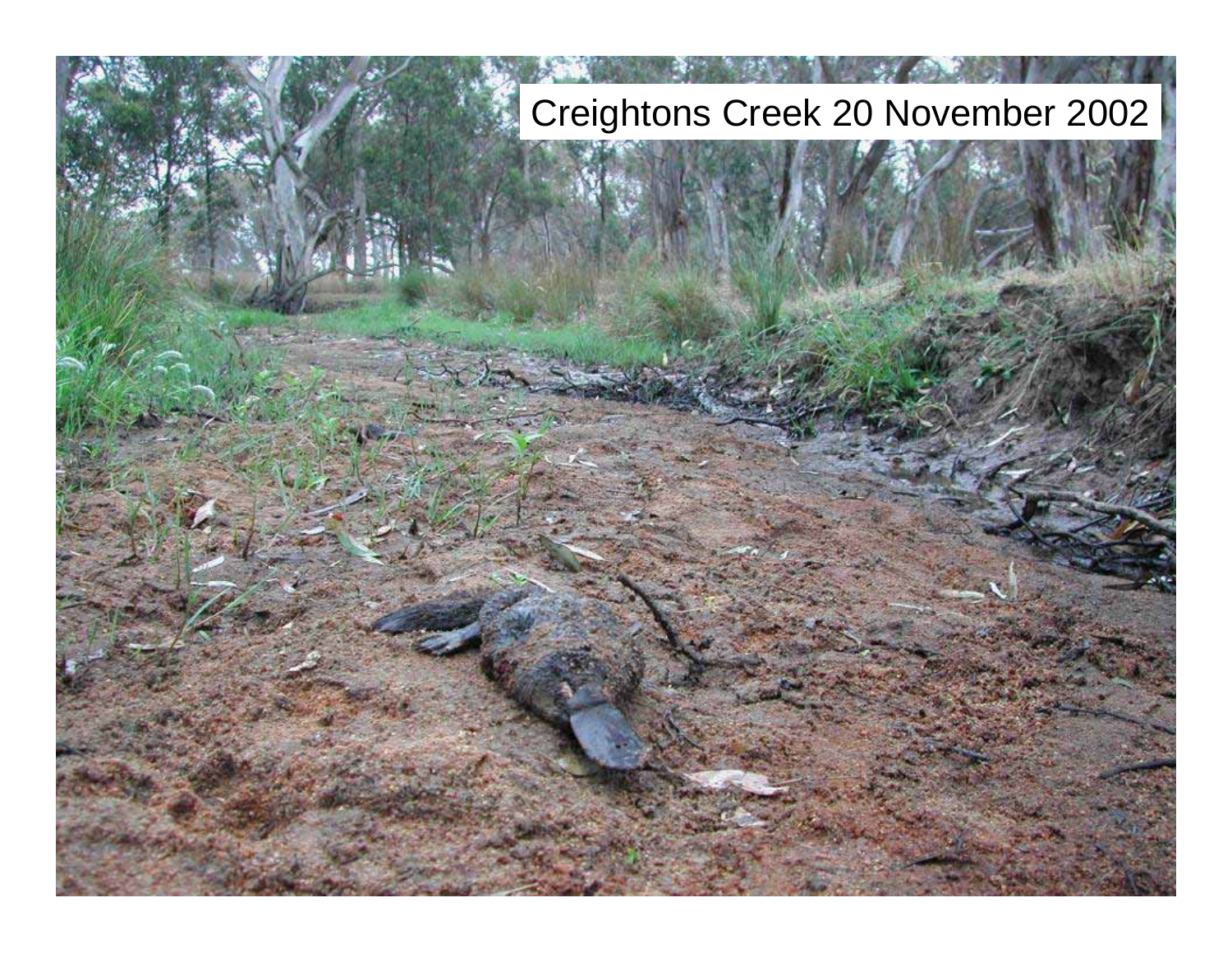## Creightons Creek 22 November 2002

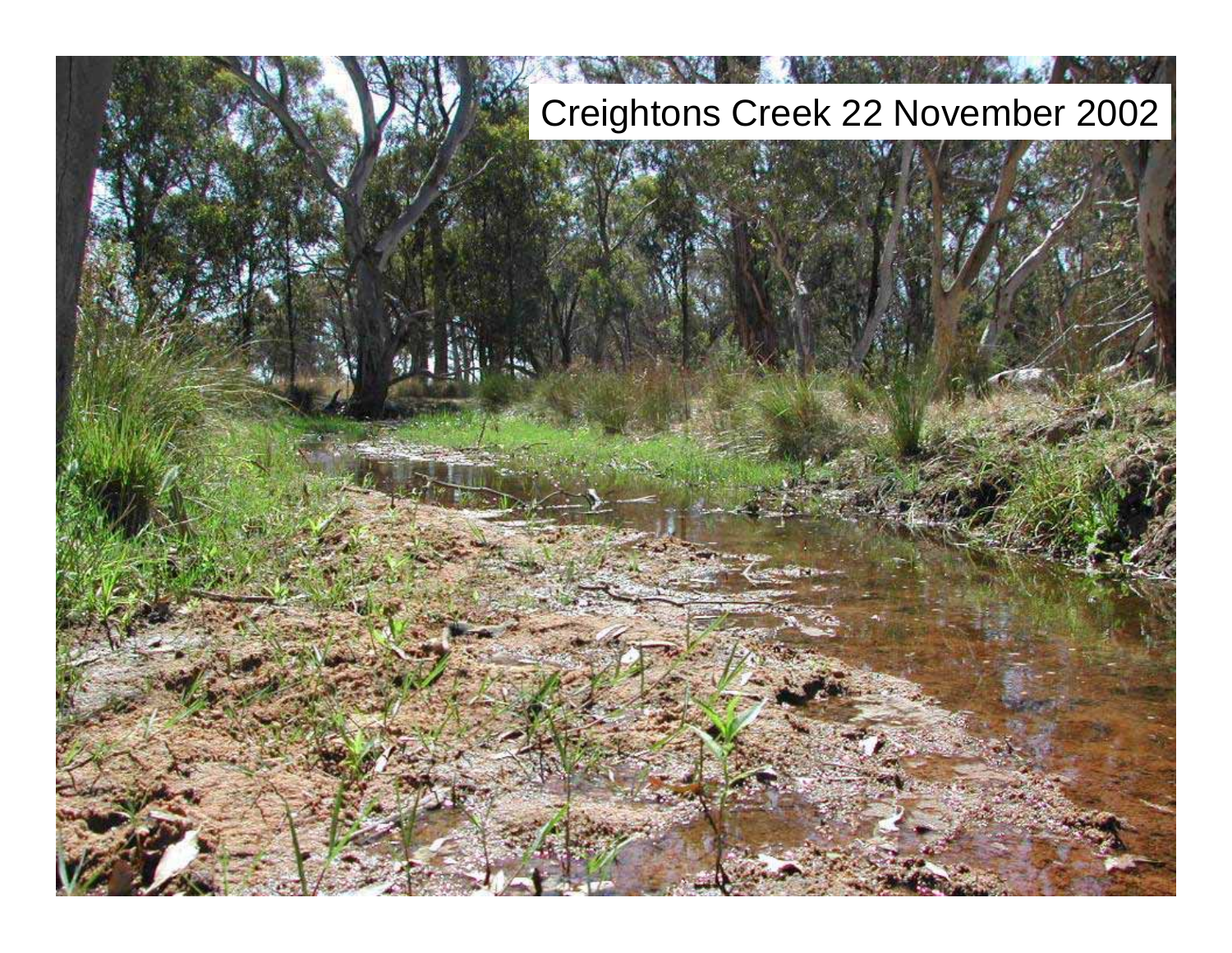## Habitat loss and fragmentation - 5/12/02



500m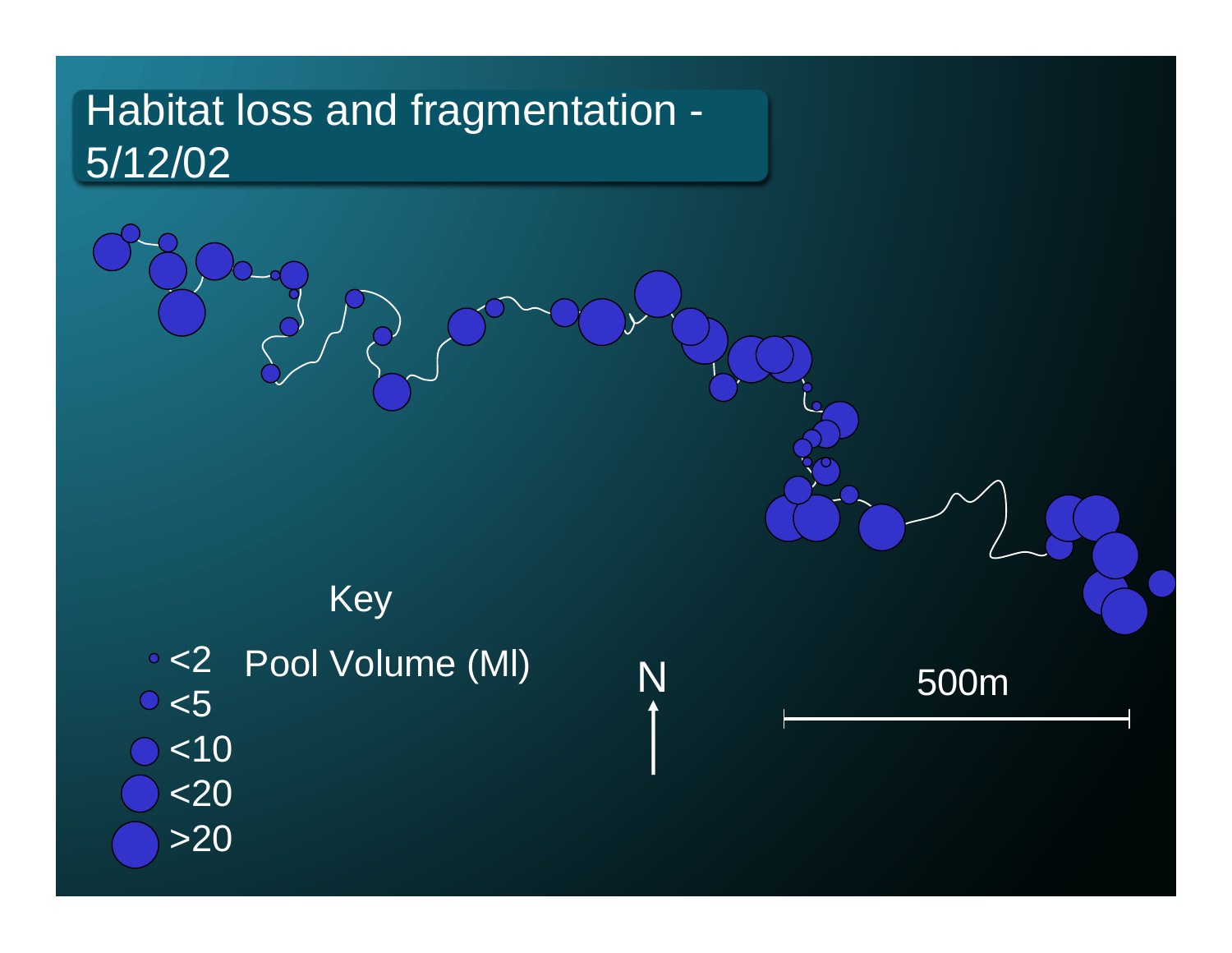

<10

<20

>20

## Key

- <2 Pool Volume (Ml) <5 N 500m
	- Newly split pools  $\bigodot$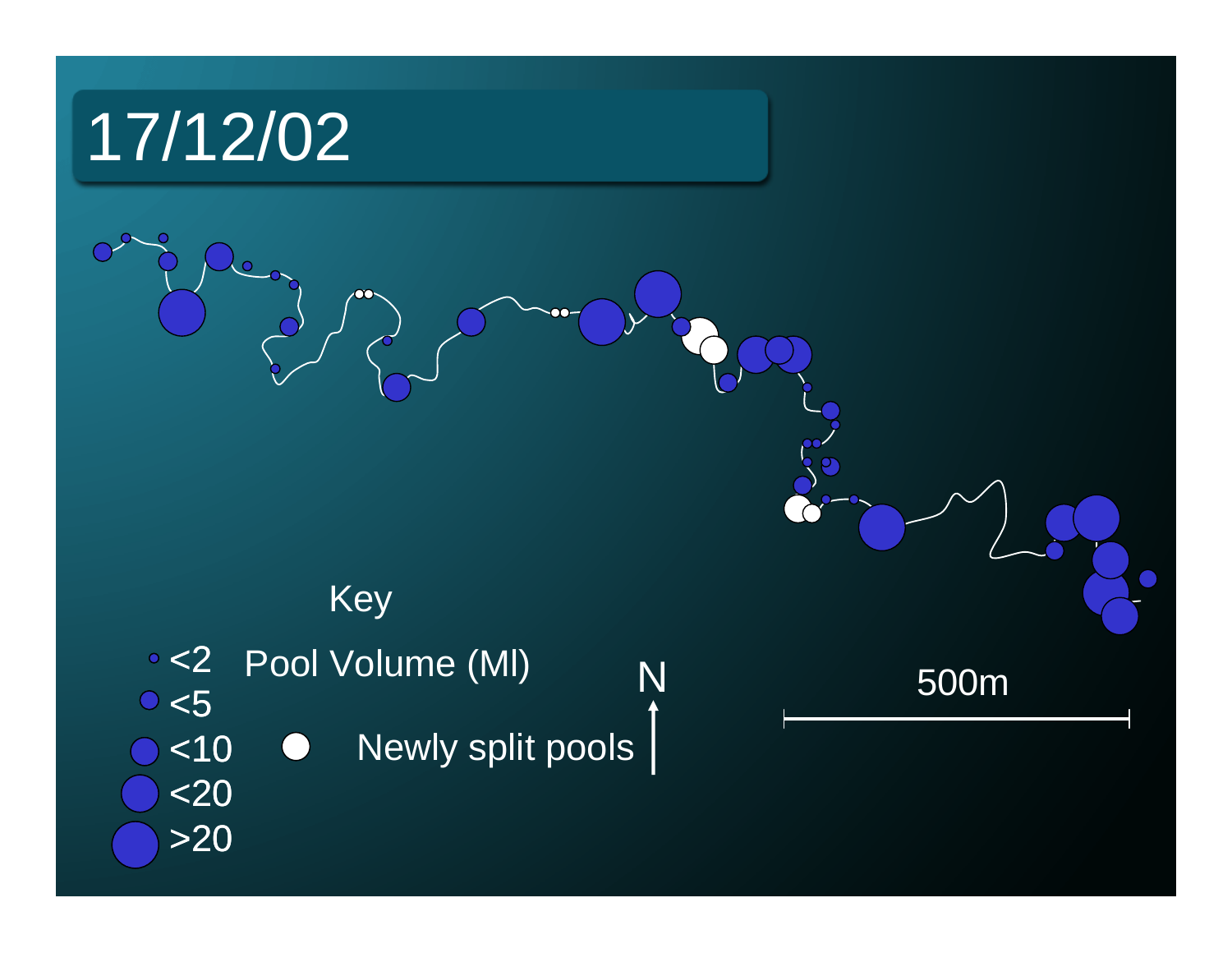## 3/1/03

## Key

<2 Pool Volume (MI) <sub>N</sub> <5 Newly split pools  $\mathcal{L}$ <10 New rain-filled <20 pools >20

500m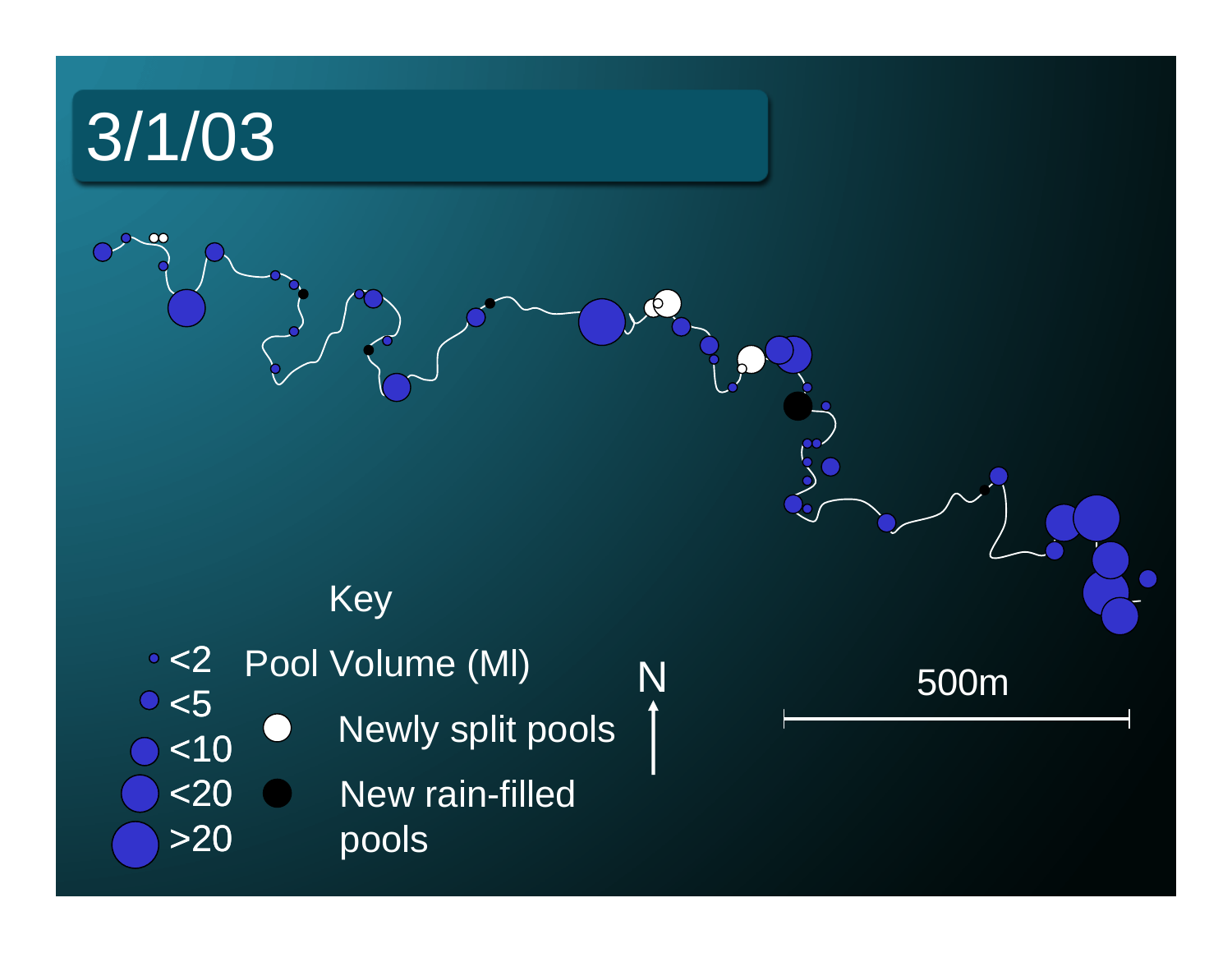# <2 <5 <10 <20 >20 Key Pool Volume (MI) <sub>N</sub> 500m 15/1/03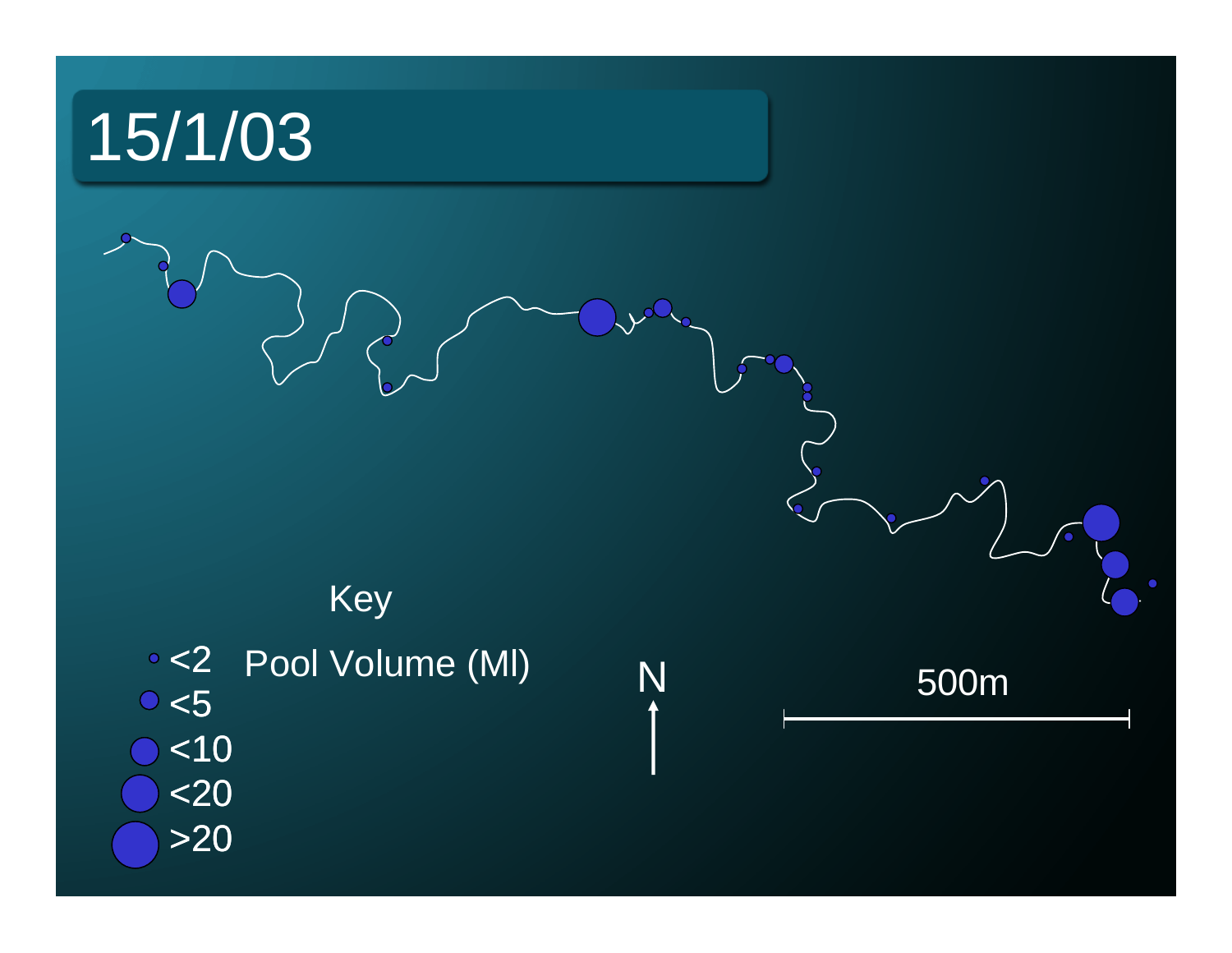# <2 <5 <10 <20 >20 Key Pool Volume (MI) <sub>N</sub> 500m 27/1/03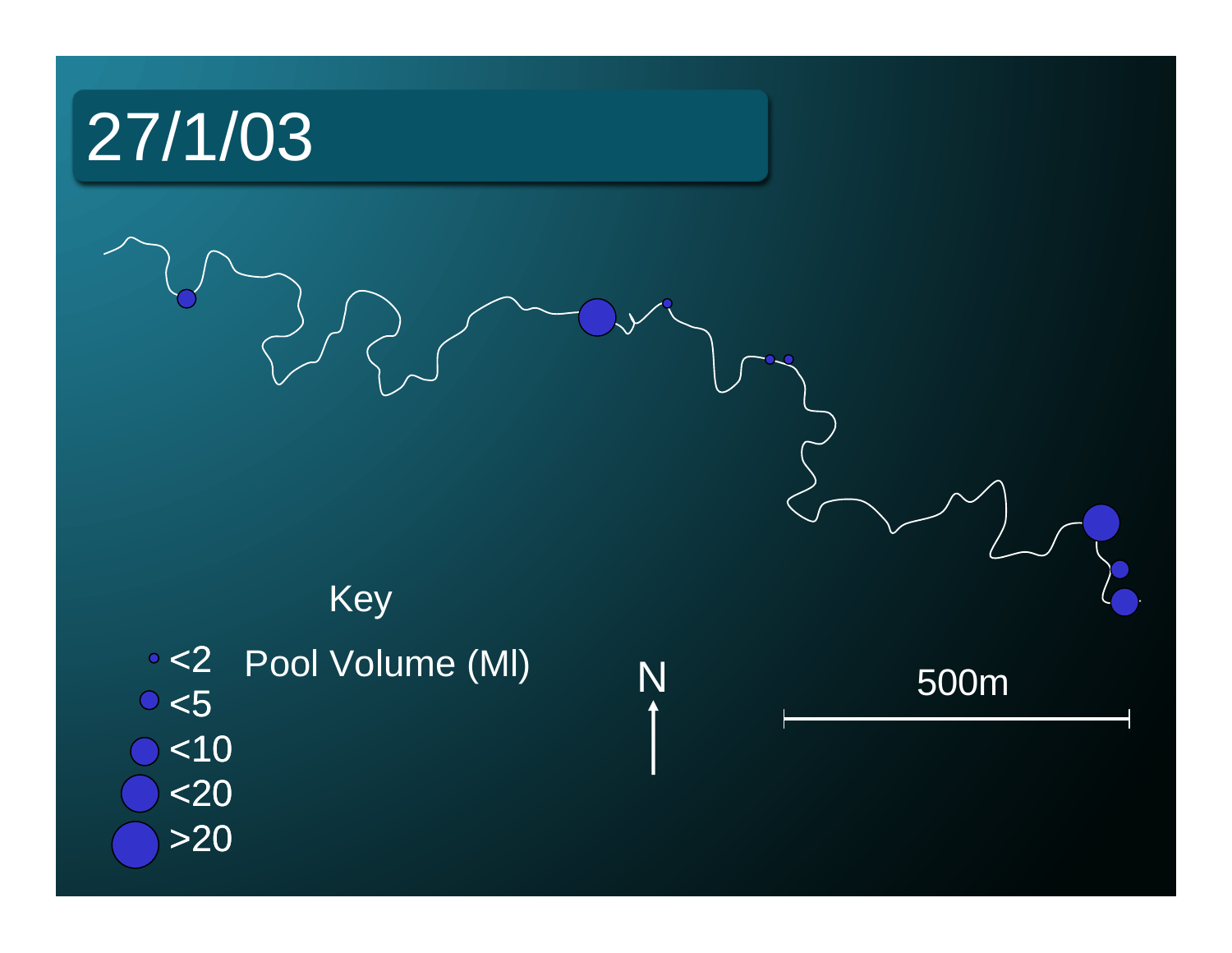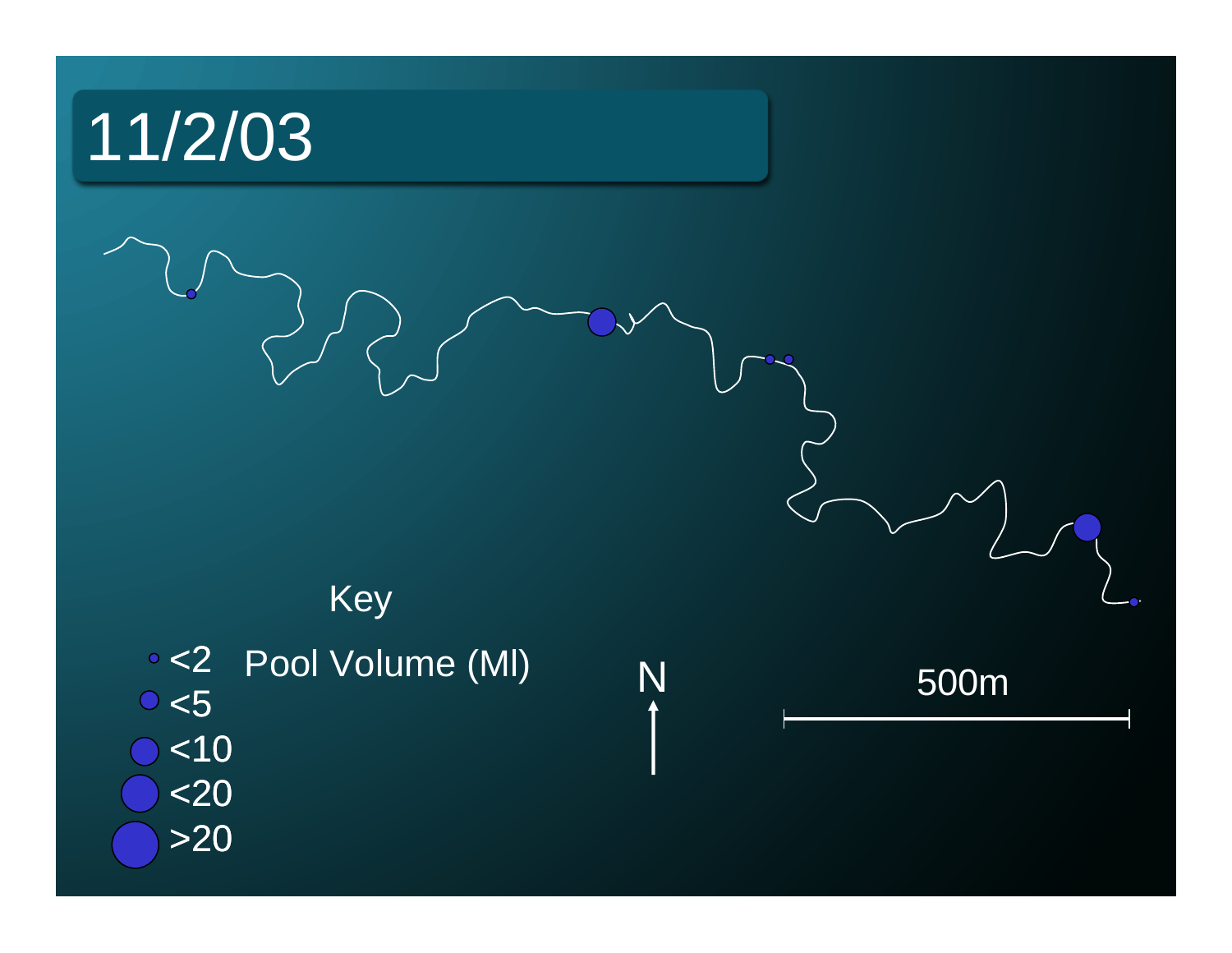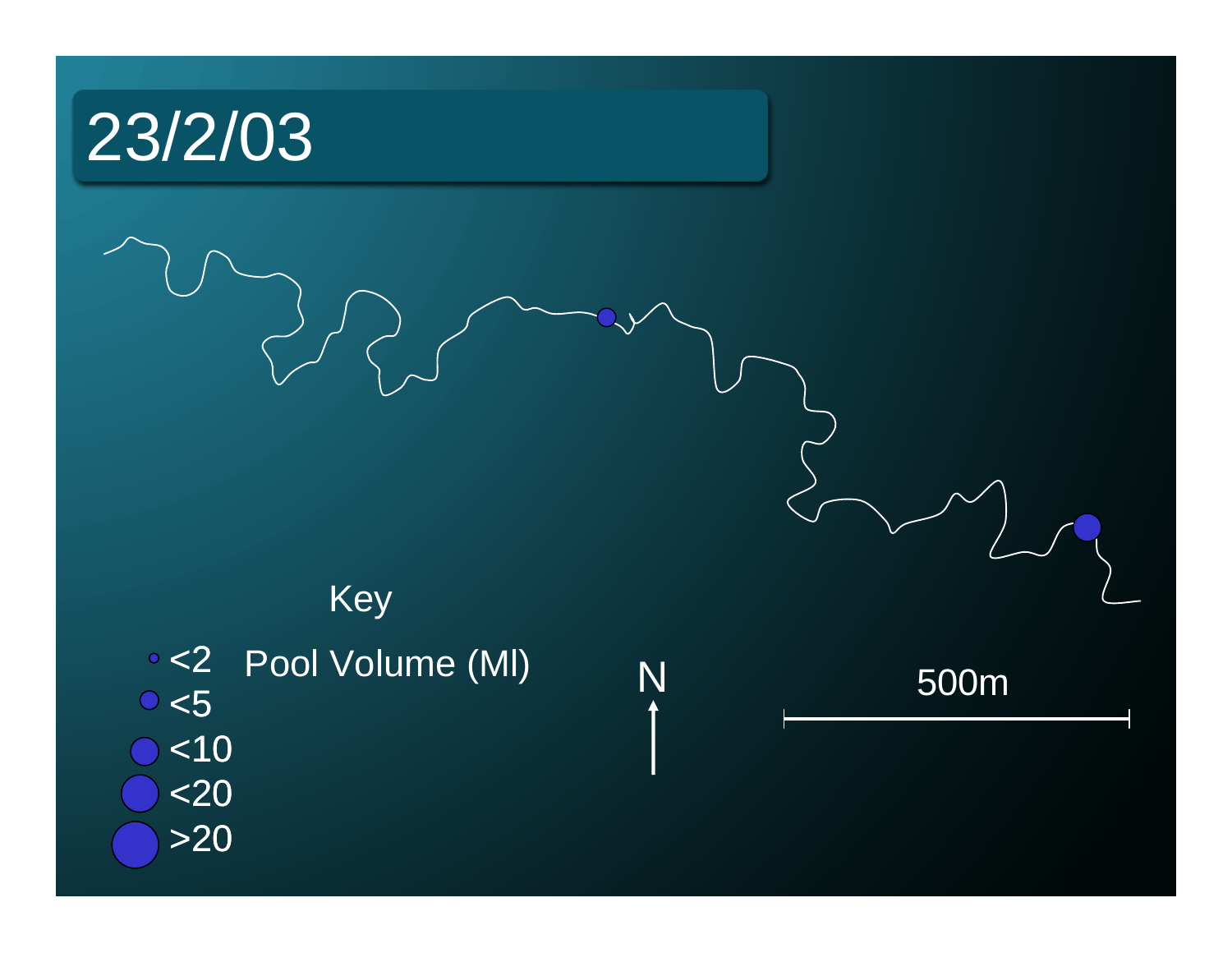# 7/3/03





500m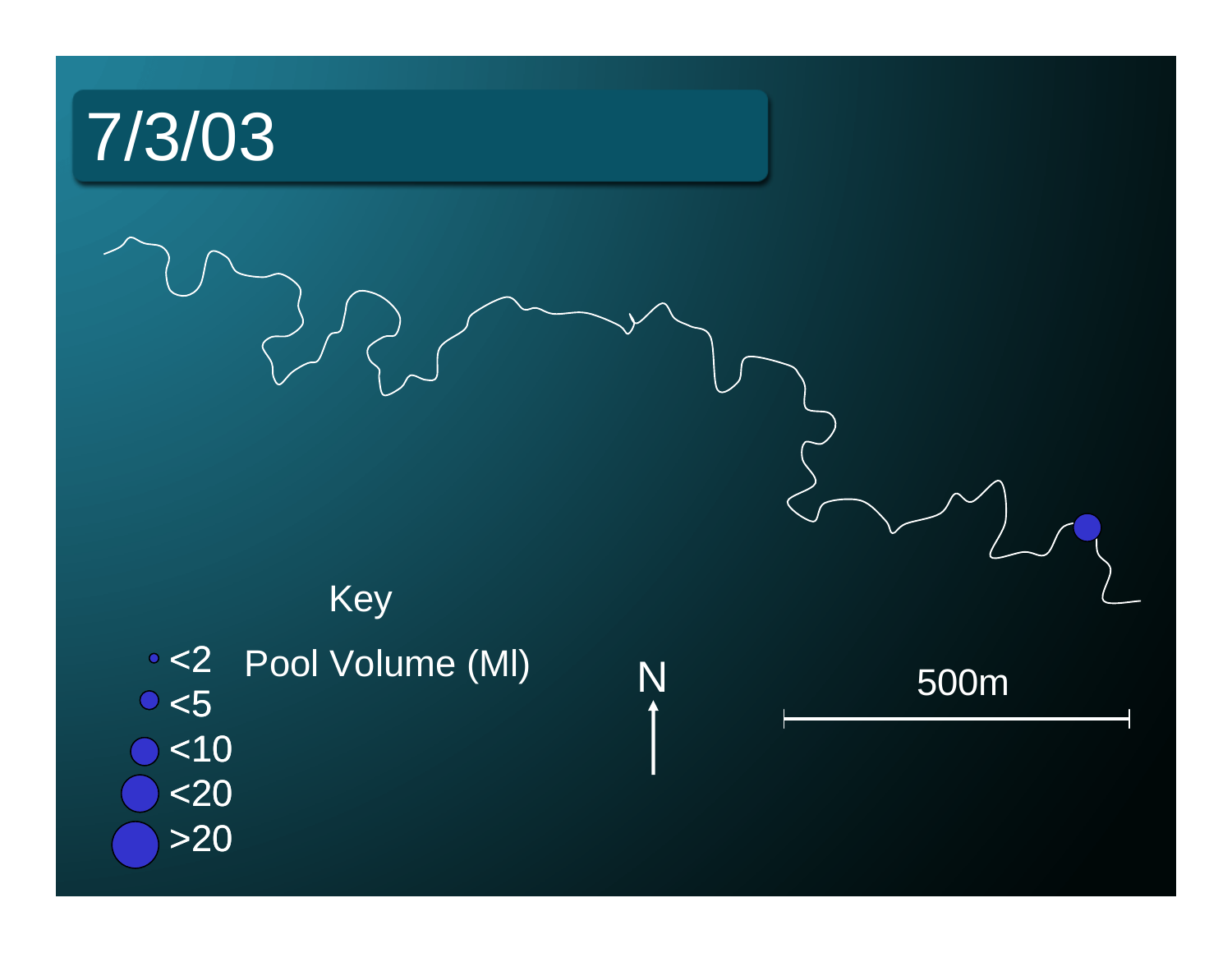## Refugia at the landscape scale

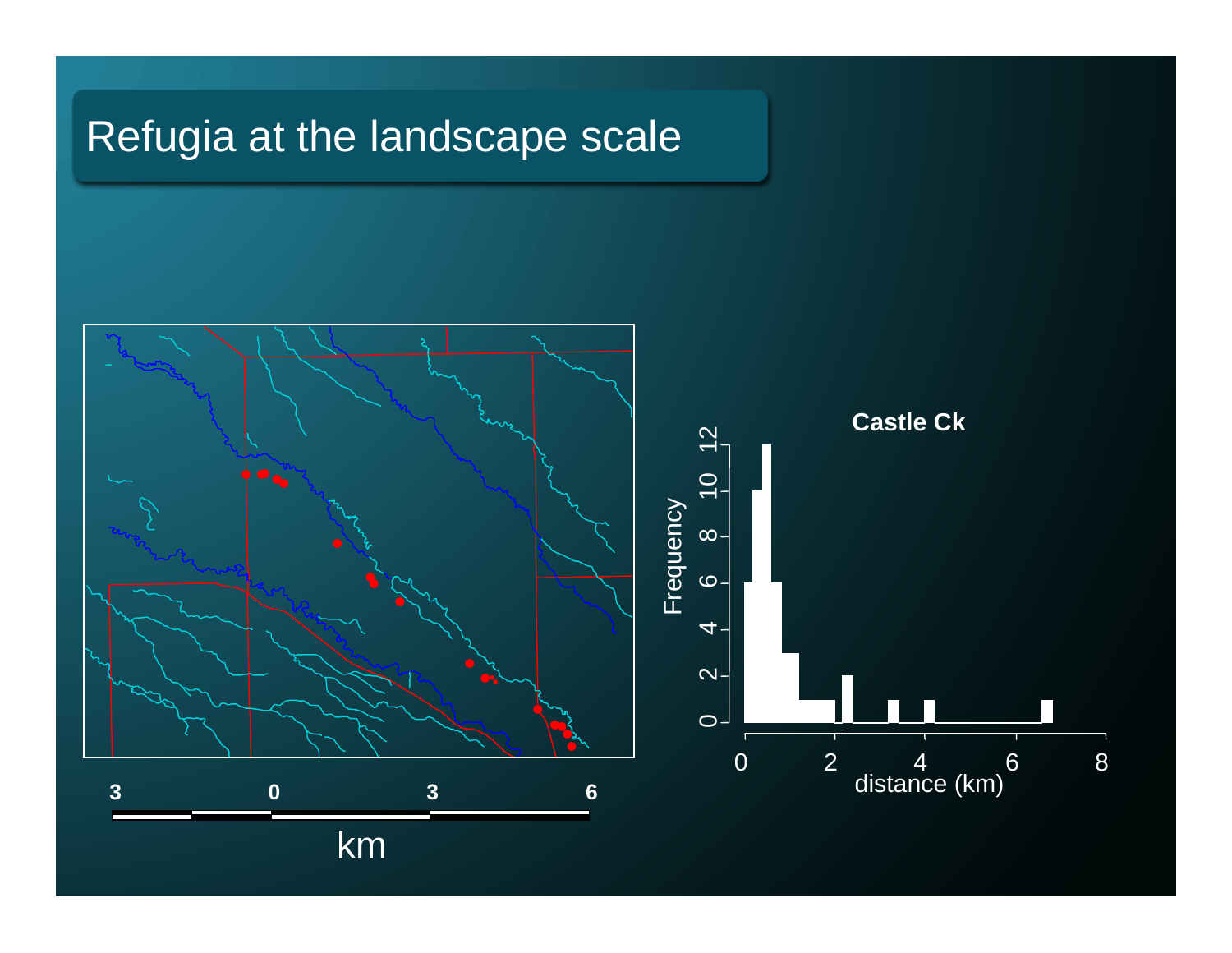#### Dispersal patterns of fish

- $\bullet$  Genetic and stable isotope data used to look at dispersal by Ben Cook, Griffith University
	- Both techniques show strong population differentiation even within creeks, indicating very limited dispersal.
- • Implications for response to restoration and use of refugia.

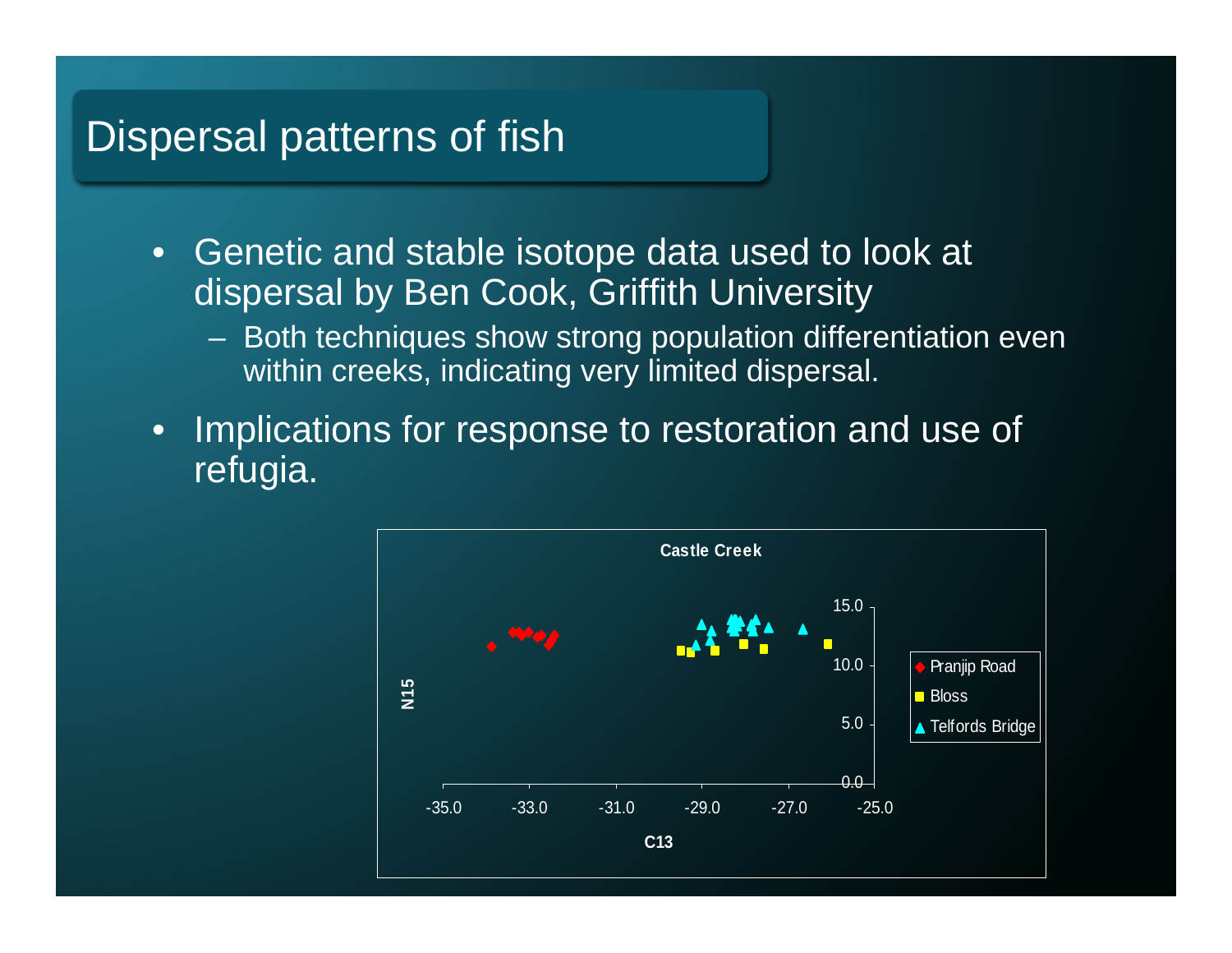Local manipulations in a landscape context.

- Drought dramatically overrode the positive short-term response.
- Creation of refuge habitats a possible future target?
- Lack of dispersal runs counter to dominant belief about connectivity.
- *Are many localised manipulations better than a small number of large ones?*
	- $\mathcal{L}_{\mathcal{A}}$  Providing critical thresholds (e.g. permanent water) are crossed.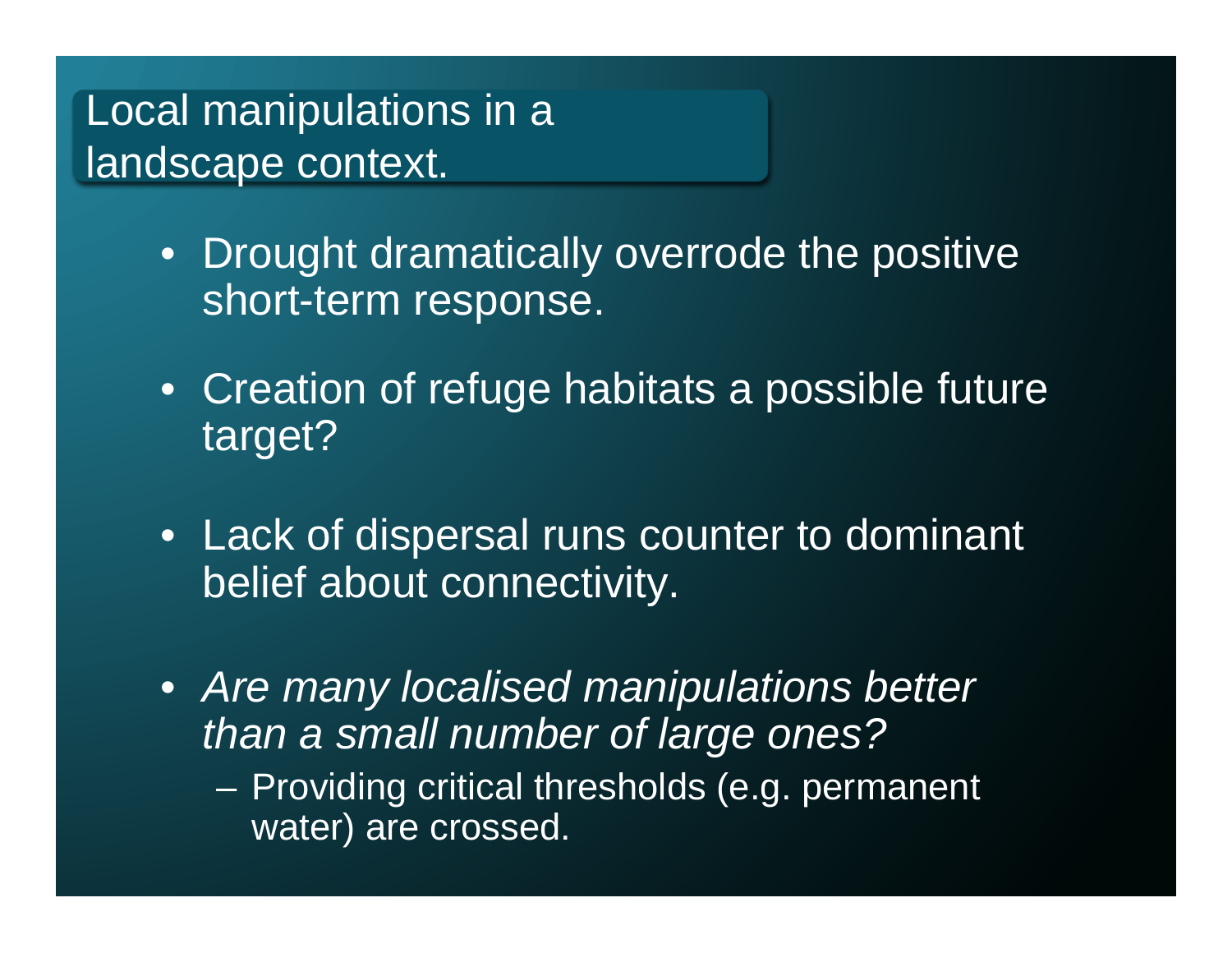## **Conclusions**

- Local fish populations responded positively when habitat was created by sleeper addition.
- – Sleeper addition did not always create new habitat – both temporally and spatially variable.
- Drought and lack of water a major constraint on the likely success of habitat manipulations.
- Dispersal may be much more limited than one might expect – constrains population recovery rates.
- Refuge habitats of critical importance in these streams - often threatened by water extraction & stock access.